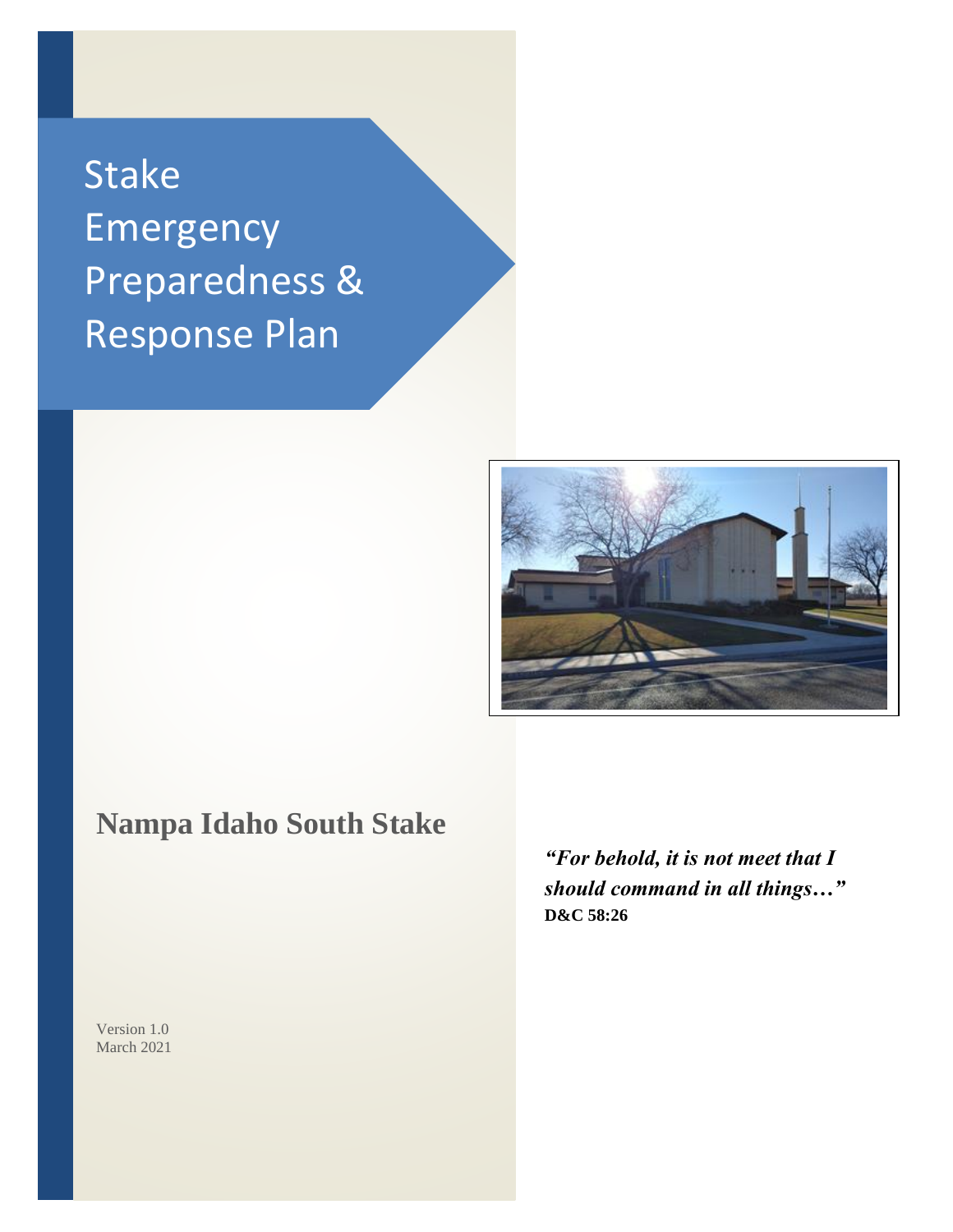## **Table of Contents**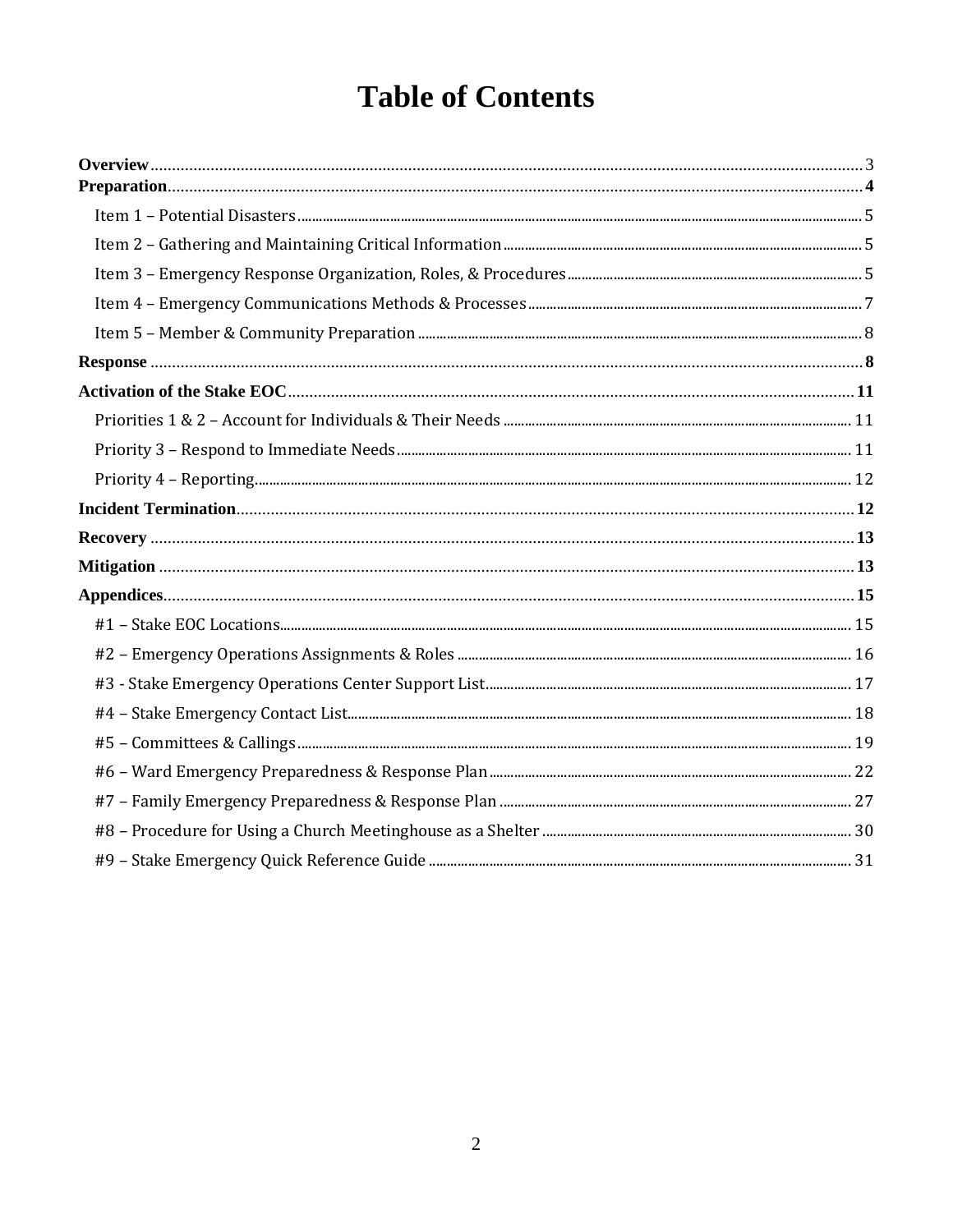## **Overview**

### "... THE TIME HAS COME TO GET OUR HOUSES IN ORDER ... THERE IS A PORTENT OF STORMY WEATHER AHEAD TO WHICH WE HAD BETTER GIVE HEED."

-Gordon B. Hinckley President, The Church of Jesus Christ of Latter-day Saints Conference Report, Oct. 1998

This document represents the Stake Emergency Preparedness and Response Plan for the Nampa Idaho South Stake. Its contents are based on the recommendations and guidelines of The Church of Jesus Christ of Latter-day Saints emergency preparedness handbooks and websites.

The primary objectives of an emergency response plan are to:

- Prepare in advance of an emergency/disaster
- Respond to the short term effects of a disaster
- Recover from the long term effects of a disaster
- Mitigate future risks by reviewing lessons learned

This plan is not meant to be all inclusive and should be tailored to fit the circumstance at hand. Its contents are the sole responsibility of the Nampa Idaho South Stake. The guidance in this document does not preclude common-sense response to general emergencies.

This stake plan will be useful to individual wards as they make their ward emergency preparedness plans, and to ward and community families who seek to prepare their homes for "any needful thing."

### **Spiritual Foundations of Preparedness**

The Lord has instructed his people in the latter days to "Organize yourselves; prepare every needful thing…" (D&C 88:119). In this last dispensation before the Millennium, we know that there will be discord and upheavals and the earth will be in turmoil as the time of the Second Coming draws near. In preparation, the Lord has declared "... if ye are prepared, ye shall not fear" (D&C 38:30).

The doctrine of preparation is centered on the principle of acting rather than being acted upon. It prepares people to heed the warnings as found in the Book of Revelations and Matthew 24, to start early and prepare for potentially perilous times using wisdom, following the Spirit, and by taking small steps to prepare themselves, their families, and their communities to have the basic necessities of life and maintain health and safety during times of strife and disaster. The doctrine of preparation has, at its core, the blessings of peace of mind and peace of heart. As we follow the counsel of the Lord, we are entitled to the protection and peace that comes from obedience.

(See https://www.churchofjesuschrist.org/life/temporal-preparedness-resources?lang=eng)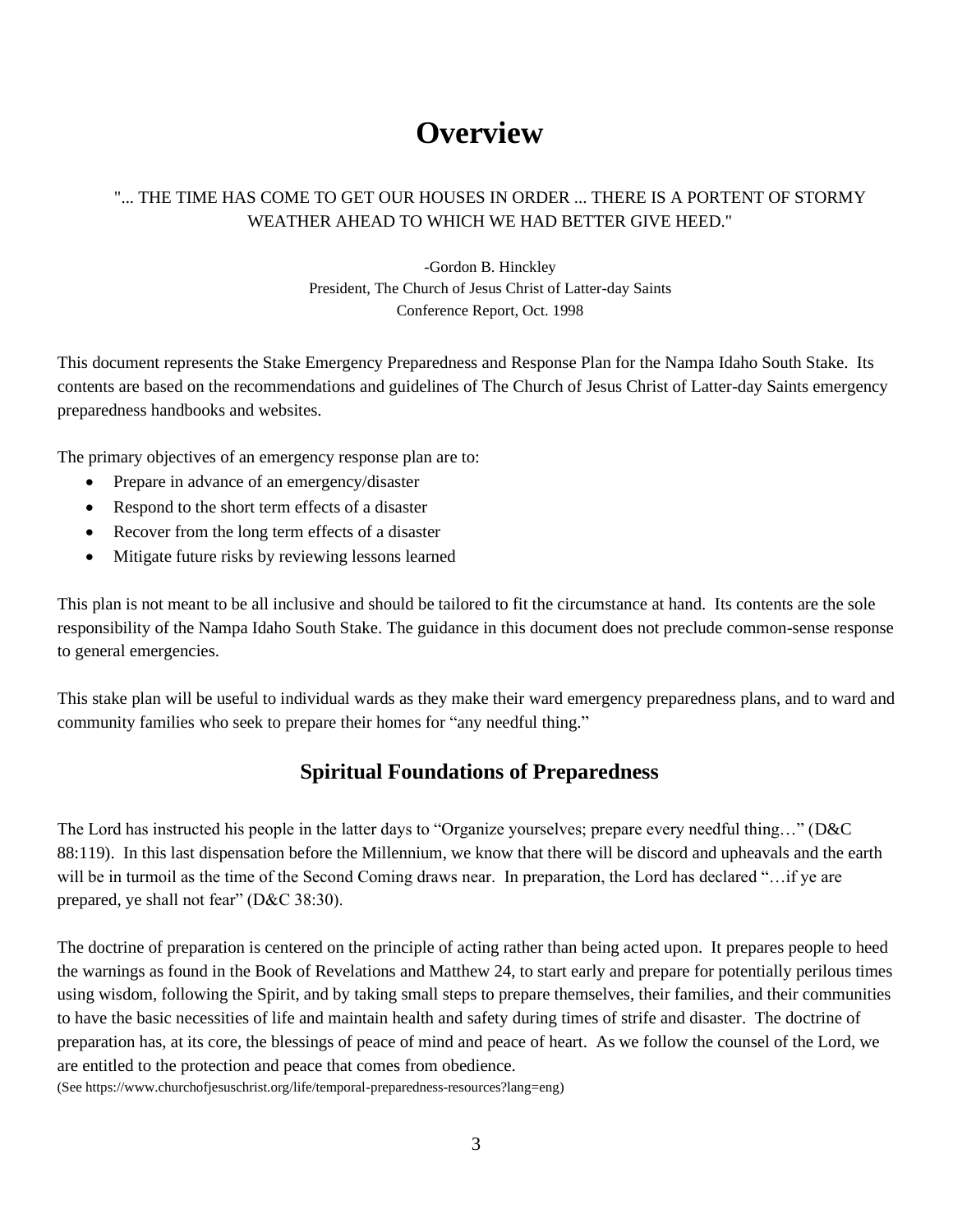### **Emergency Response Planning Guidelines**

**Purpose:** This document outlines preparation, organization, and implementation guidelines for stake and ward leadership in the event of an emergency or disaster that require disaster relief assistance. It is intended to be "a simple written plan for the stake to respond to emergencies" (see *General Handbook, 22.5.3).* The major components are:

- Preparation
- Response
- **Recovery**
- Mitigation

**Scope:** This plan outlines an emergency response plan/process for most types of emergency situations declared by civil authorities or the Stake President. It applies to both real world incidents and training or assessment exercises, although "mock emergency exercises should not be conducted." (see *General Handbook, 22.5.3).* The stake may tailor the response and duration according to the type and magnitude of the incident.

**Implementation:** The Stake President is the Stake's Emergency Operations Center (EOC) Incident Director*.* He will determine the Stake's emergency response objectives, including scope, magnitude, constraints, limitations, expected duration, etc. Others will assist with preparation, implementation, and communication but do not supplant the Stake President or his designated official (see *Emergency Response Guidebook).*

### **PREPARATION**

Preparation entails all of the planning and preparation activities that help to ensure the safety, protection, and health of individuals and families, as well as setting up the emergency response organization, collecting and storing key resources, preparing response plans for individuals/families, and detailing the processes for effective coordination with, and between, leaders and individuals in the event of an emergency situation. It also requires identification of the various types of potential disasters/emergencies that are common to the geographic area.

We must be "anxiously engaged in a positive program of preparation. The Lord will not translate one's good hope and desires and intentions into works. Each of us must do that for himself" (Spencer W. Kimball, *The Miracle of Forgiveness*, 1969, 8).

Preparation planning includes:

- 1. Identification of likely disasters
- 2. Gathering critical information
- 3. Outlining the emergency response organization, assignments and procedures
- 4. Identifying emergency communications methods and processes
- 5. Encouraging and assisting member and community preparation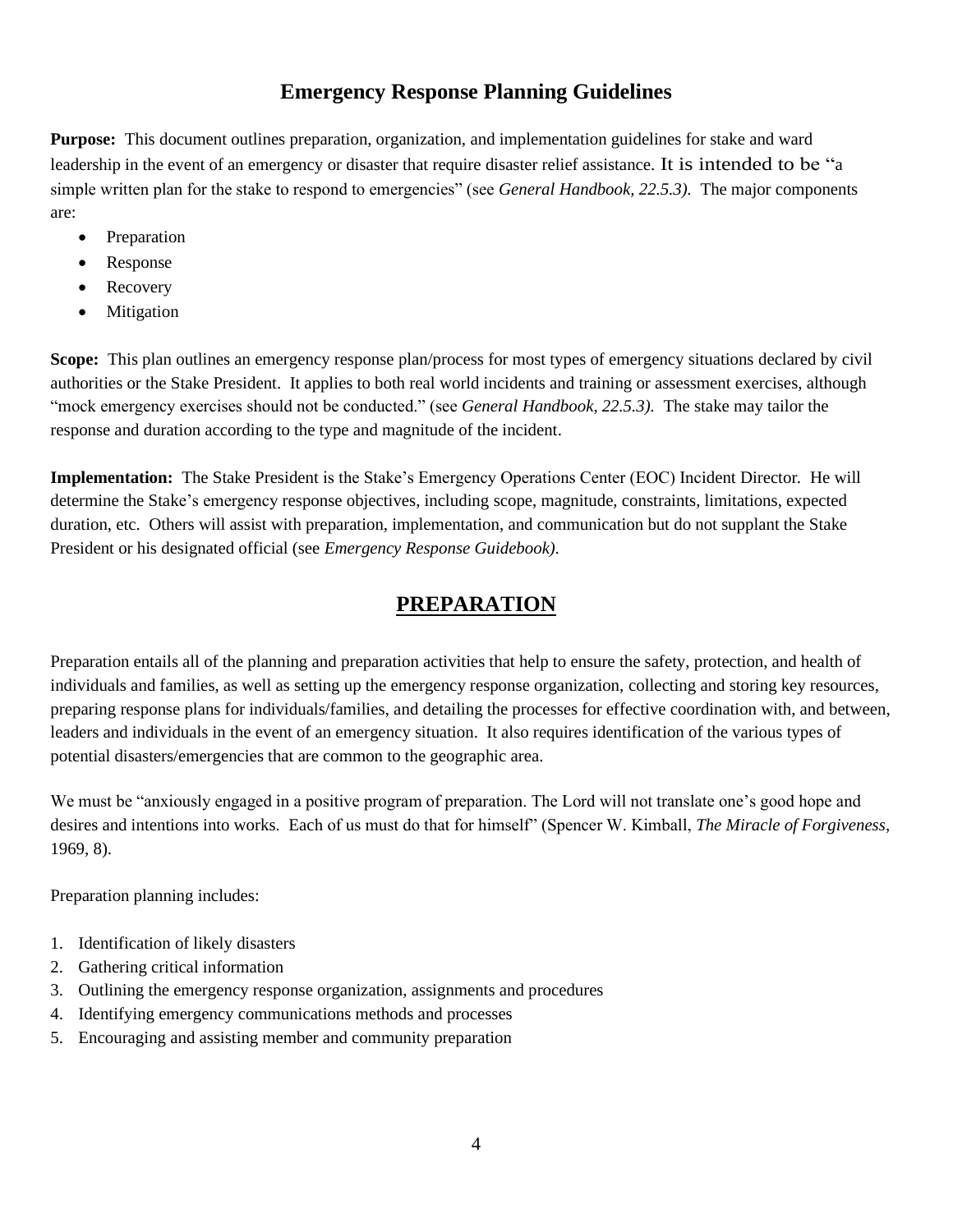### **Preparation Item 1: Potential Disasters in Our Area**

This list identifies those events *that are most likely to occur* based on local and regional geography and locational situations. It is not a comprehensive list of all potential events possible.

- Sustained loss of utilities (e.g., electrical, gas, water)
- Significant weather event (e.g., wind or snowstorm, less likely flooding, tornado)
- Earthquake
- Flooding
- Fire affecting multiple homes or wilderness/farming lands
- Pandemic disease affecting the general population
- Supply chain disruption (due to strikes, civil disobedience, natural disasters in other areas, etc.)
- Act of Terror (nuclear, biological, chemical)
- Large airplane or jet crash
- Chemical or other hazardous material event

### **Preparation Item 2: Gathering and Maintaining Critical Information**

Assemble critical information; regularly review and update (see *Stake and Ward Emergency Planning Guide, providentliving.churchofjesuschrist.org)*

- Collect and maintain contact information for all members and missionaries, include also those community members who wish to participate and prepare
	- o These data should be kept in physical form in the event internet and online resources are unavailable (i.e. Member Tools app, churchofjesuschrist.org, etc.)
- Create and print local area maps
- Create and update lists of individuals with special needs and what those needs are
	- o Identify resources that those individuals/families have to address special needs if resources are not available in the short-term
- Create and maintain lists of individuals with equipment and/or skills useful in a disaster
- Collect and publish contact information for public safety agencies, state emergency management departments, and community organizations
- Other information as identified by local leaders

### **Preparation Item 3: Outlining Emergency Response Organization, Roles/Assignments, and Procedures**

Define the organizational structure and roles of those involved, make assignments and callings, and outline emergency response procedures that will be followed in the case of a disaster. Response planning will include accounting for members and families, assessing immediate needs, responding to those needs, and reporting to leaders

- Develop and maintain Stake and Ward Emergency Response Plans
	- o Review plans and procedures on a regular basis and modify as required/needed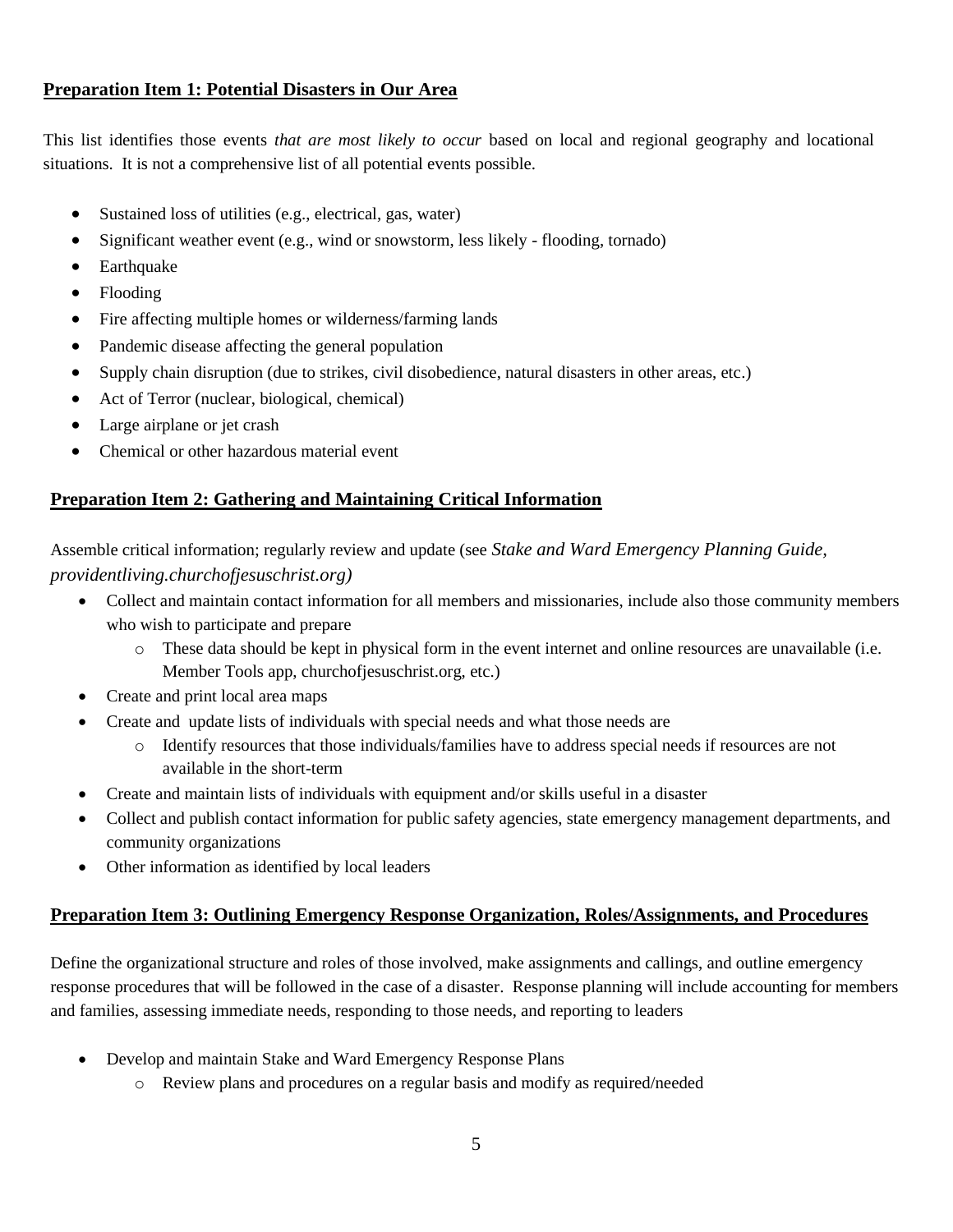- o Ensure that assigned roles and responsibilities are clearly defined and, as people move and receive new responsibilities, that new assignments are made in a timely manner
- Call and train Stake and Ward Welfare Specialists with responsibility for Emergency Preparedness and emergency communications (ham radio licensed)
- Create, train, and maintain Emergency Preparedness committees at the stake and ward levels
	- o Establish regular reporting to the Stake Welfare Specialist and ultimately to the Stake Presidency
	- o Develop relationships with civil authorities and local response agencies (Red Cross, VOAD, Idaho OEM, etc.)
		- **EXECUTE:** Identify civil and local emergency resources and how to access them
- Organize wards into convenient geographic sections to ensure ease of accountability and communication
	- o One effective method of setting up ward communication is to assign/designate Block Captains and collect/maintain their contact information
	- o Regularly train Block Captains and assist them in their preparations for responding in an emergency situation



#### **Emergency Response Information Flowchart**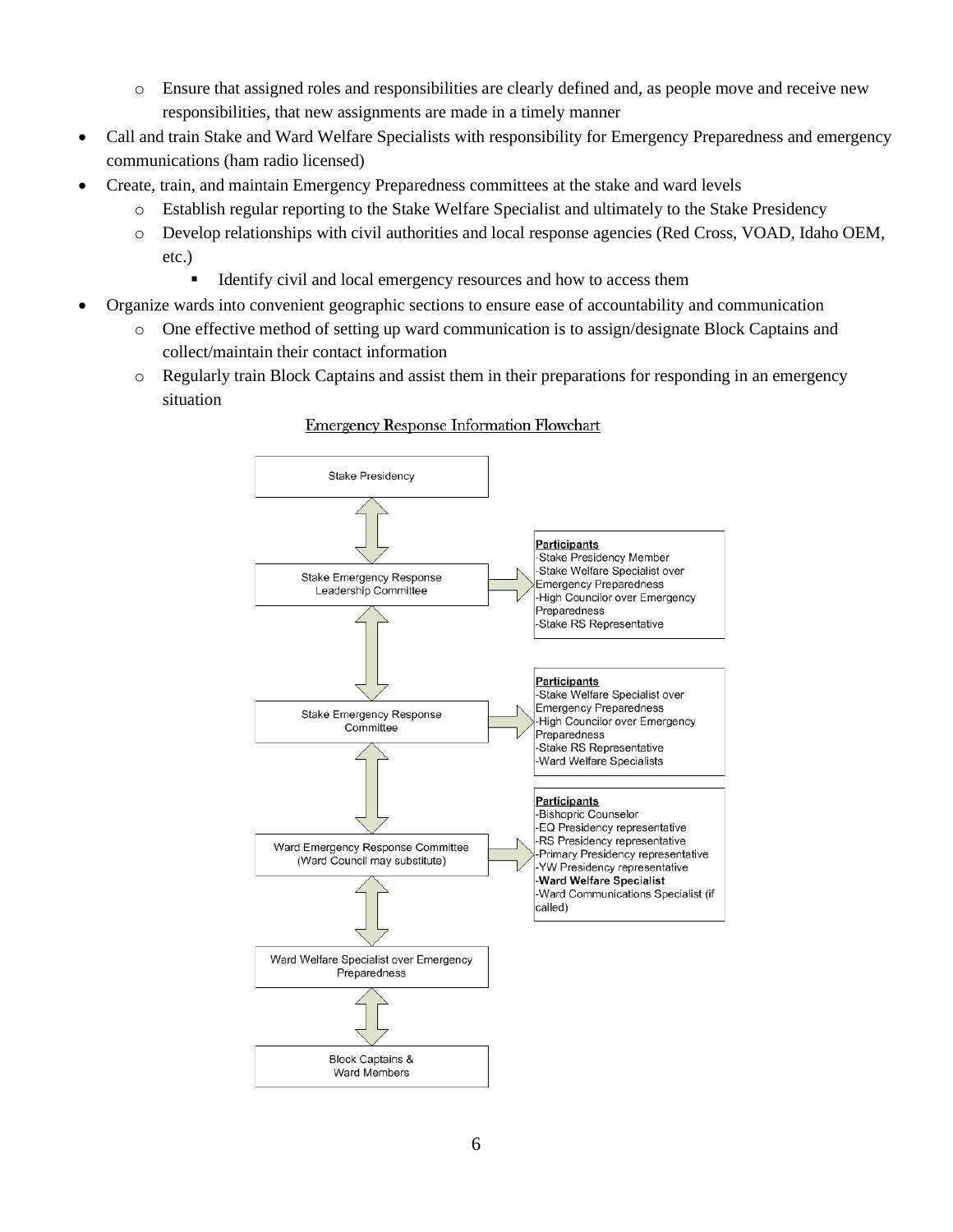### **Stake Level Roles and Responsibilities in an Emergency Event**:

- 1. The Stake President will:
	- Staff and activate the Stake EOC (Emergency Operations Center the Deer Flat Stake Center or other appointed building)
		- **Order of succession:** Stake President, 1<sup>st</sup> Counselor, 2<sup>nd</sup> Counselor, High Council member over emergency preparedness, any high council member, Stake Welfare Specialist over Emergency Preparedness
	- Provide overall leadership and strategic oversight during an incident response
	- Determine incident response objectives, including constraints, limitations, expected duration, etc.
	- Communicate with the local ward units via functioning communications systems
- 2. Stake Emergency Preparedness Specialist will:
	- Coordinate setup of the Stake EOC, when activated
	- Advise and support the Stake President and EOC staff, as necessary
- 3. High Council and Stake Clerks:
	- Support the Stake President and fulfill assigned duties (see Appendix 2)
	- Support communications between stake leadership and bishops/branch presidents
- 4. Stake Relief Society Presidency:
	- Support the Stake President and fulfill assigned duties
	- Work with individual ward units and the EOC to ensure individual needs are being met:
		- o General hygiene and privacy concerns
		- o Children and supervision requirements
		- o Nutrition

### **Practice Exercises and Training**

From time to time, the stake presidency may conduct both communications and EOC operational exercises for assessing the stake and ward readiness and for familiarization training. Periodic familiarization training will also be provided to stake and ward leadership.

Wards should work with, and within, organizations to understand and practice emergency preparedness and response activities. Families are also encouraged to have a family emergency preparedness plan and to practice so that all members of the family are familiar with actions and roles in the case of an emergency situation.

### **Preparation Item 4: Identifying and Implementing Emergency Communications Methods and Processes**

Emergency communications are critical to carrying out emergency response plans. Identifying methods, defining standard operating procedures, and practicing communicating are all key components of Emergency Preparedness preparation

• Identify Stake and Ward emergency operations centers (EOCs) where operations and communications will occur during an emergency/disaster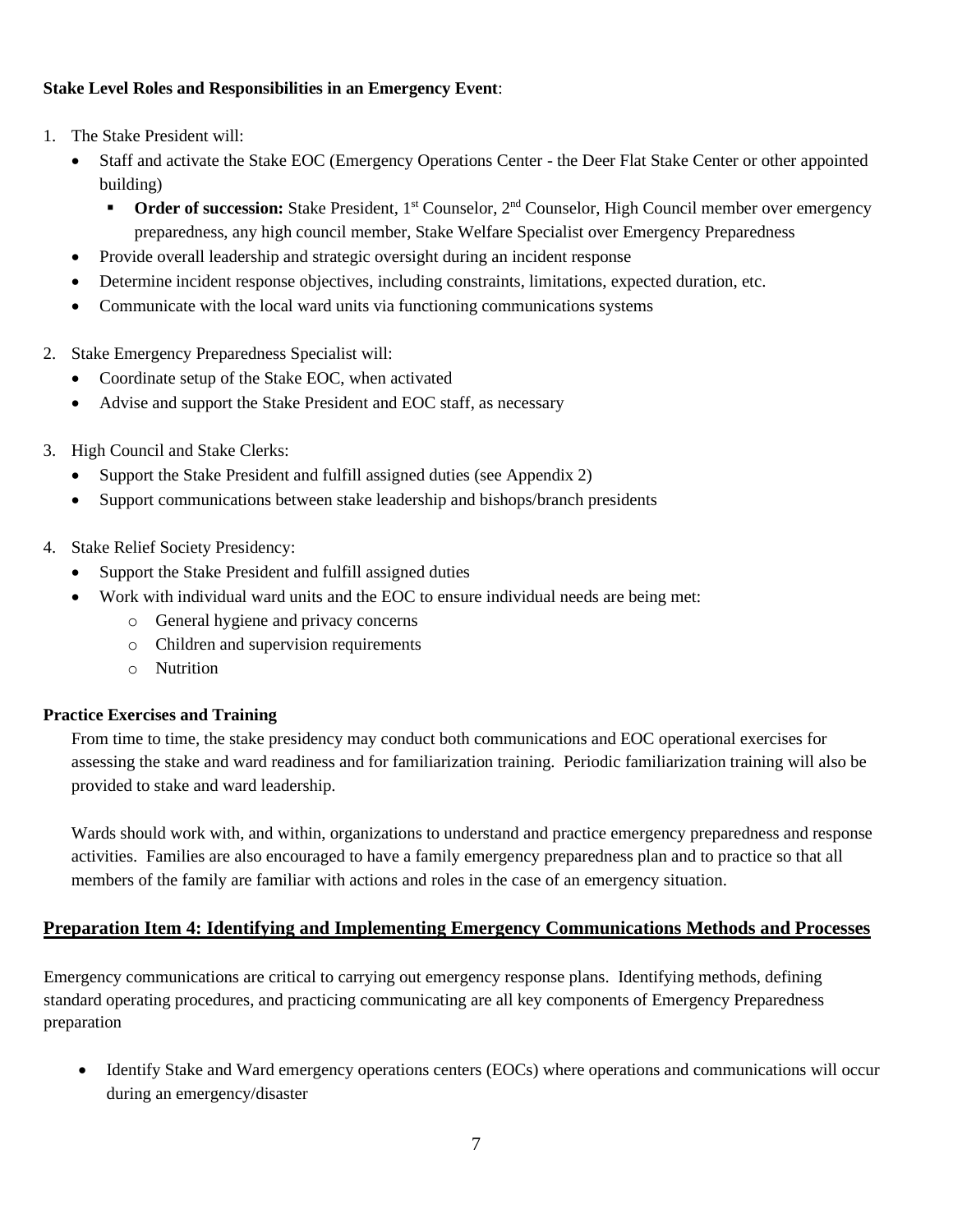- o Practice regularly to ensure that radio communications are possible and sufficiently clear between the Stake EOC and each Ward EOC. Adjust locations appropriately, as needed
	- Note that, over time, changes to the local environment may inhibit the clear communication of ham radio and FRS (Family Radio Services) between ward and stake EOCs
- Identify potential issues with Stake and Ward leaders (Stake President, Bishops, etc.) accessing ham radio communications in the event of an emergency, and create contingency plans
	- o Plan for and provide access to FRS or ham radio resources to the block level
	- o Perform regular check-ins to ensure communication lines are ready when needed (see Appendix 5)

### **Preparation Item 5: Encouraging and Assisting Member and Community Preparation**

Members, and those in the community who wish to participate, may need direction, counsel, guidance, and assistance in preparing themselves and their families in the event of a disaster.

- Teach the principles of preparedness regularly and consistently at the Stake and Ward levels
- Assist families/individuals to develop and maintain Emergency Response Plans (see Appendix 7)
	- o Individual home units should be as prepared as their means allow
	- o A well prepared individual becomes an asset to the stake and the community in the event of an emergency
- Guide members in preparing physically, emotionally, financially, and socially to respond appropriately in a crisis
- Teach individuals and families how to best respond to Block Captains and Ward emergency response leaders to communicate their situations and conditions during a disaster/crisis event

### **RESPONSE**

The response to a crisis situation is the action part of the plan and focuses on the following priorities:

- 1. Accounting for all individuals and families
- 2. Assessing immediate needs of individuals and families
- 3. Responding to immediate needs for basic provisions, health needs, sanitation, shelter, clothing, etc.
- 4. Reporting the data and information from steps 1-3 above

The coordination and communication required to support the efforts outlined in this response plan will require the activation of the Emergency Operations Centers (EOCs) for the Stake and the Wards.

First responders and those with assigned roles and responsibilities in this plan should first account for and assess their own needs and those of their families and ensure their immediate well-being before undertaking additional actions.

### **Activation of the Stake EOC**

- 1) The Stake President determines if the EOC requires activation (may consult Area Authorities or church HQ if needed)
- 2) The stake presidency, high council, Stake Welfare Specialist, and Stake Relief Society presidency will report to the Stake Center to be briefed on the incident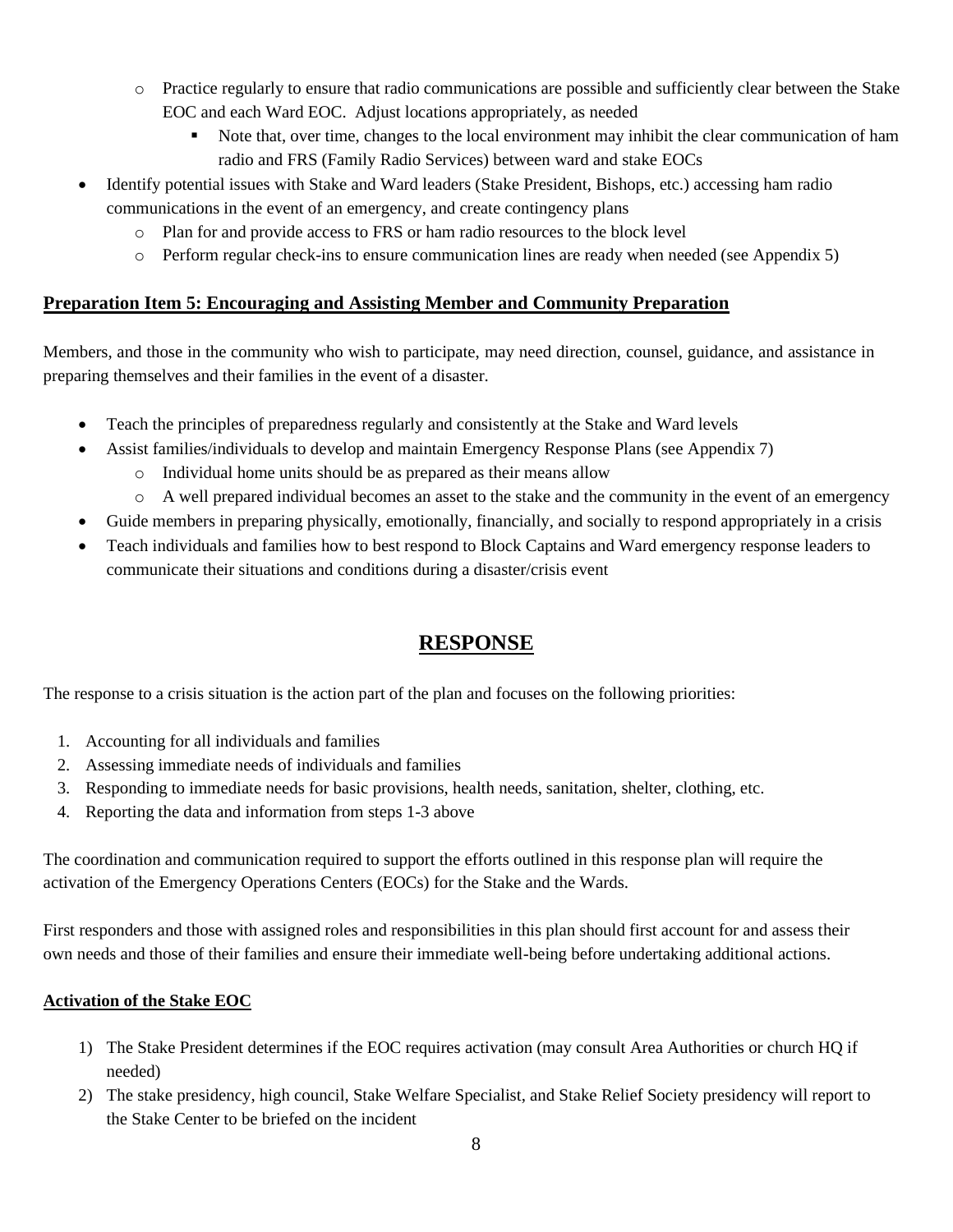- i) The stake presidency will notify the Bishops' Storehouse when the EOC is operational
- ii) Note: All Bishops' Storehouse requests go through the Stake President at this time
- 3) The stake emergency response staff will perform emergency implementation functions in accordance with their respective duties:
	- a) Sustaining the EOC staff for the duration of the incident (i.e., food, water, backup power, sanitation, etc.)
	- b) Managing the incident until termination (e.g., food/commodity distribution, feeding individuals, locating temporary shelter, storage, security, child support, pet/livestock support, restoration, cleanup first aid, mortician requirements)
	- c) Situational awareness in a disaster or emergency is critical to the effective and efficient management of response and coordination activities. Emergency response staff are responsible for ensuring communications are set up according to predetermined plans
		- i) If voice telecommunications are still functioning, connect with local ward units via cell/landline
		- ii) If traditional telecommunications vectors are not feasible, then activate/initiate Ham radio and/or FRS communications with ward EOCs
		- iii) Given an actual (e.g., earthquake) or potential (e.g., severe winter storm) incident, stake and ward leadership and Ham or FRS radio operators should stand-by for information and instructions regarding EOC activation
		- iv) Primary notification will be attempted by telephone (land, cell, or text message); secondary notification may be sent by e-mail or by courier
		- v) Concurrently, the Stake EOC Communication Center Supervisor may provide notice via Ham radio on frequency 145.580 Simplex
- 4) Assess the status and condition of Church buildings
- a) Assess if ward buildings need to be utilized in the response activities
- 5) Follow the list of "Priorities" as outlined above under "Response"
	- i) Account for and assess the safety, health, personal property, and well-being of:
		- (1) Church members
		- (2) Missionaries
		- (3) Other community members
	- ii) Assess the needs and arrange for the supply of basic provisions and services
		- (1) Through the Bishops' Storehouse if needed
	- iii) Coordinate with civil authorities and community relief organizations
	- iv) Characterize and organize Stake members who can provide assistance
	- v) Locate and reunite family members who have become separated
	- vi) Obtain medical care for the injured or those with health challenges
	- vii) Provide spiritual/emotional support through ward Elders Quorum and Relief Society organizations
- 6) Organize work crews
	- i) Safety mitigation
	- ii) Disaster cleanup
- 7) Manage offers of help from others (government agencies, community organizations, or individuals)
- 8) Respond to the community's request for assistance
- 9) Ensure all requests for reimbursement are submitted in accordance with Church policies
- 10) Update Area Authorities (see *Emergency Response Procedures (Overview) for Area Seventies and Stake Presidents)*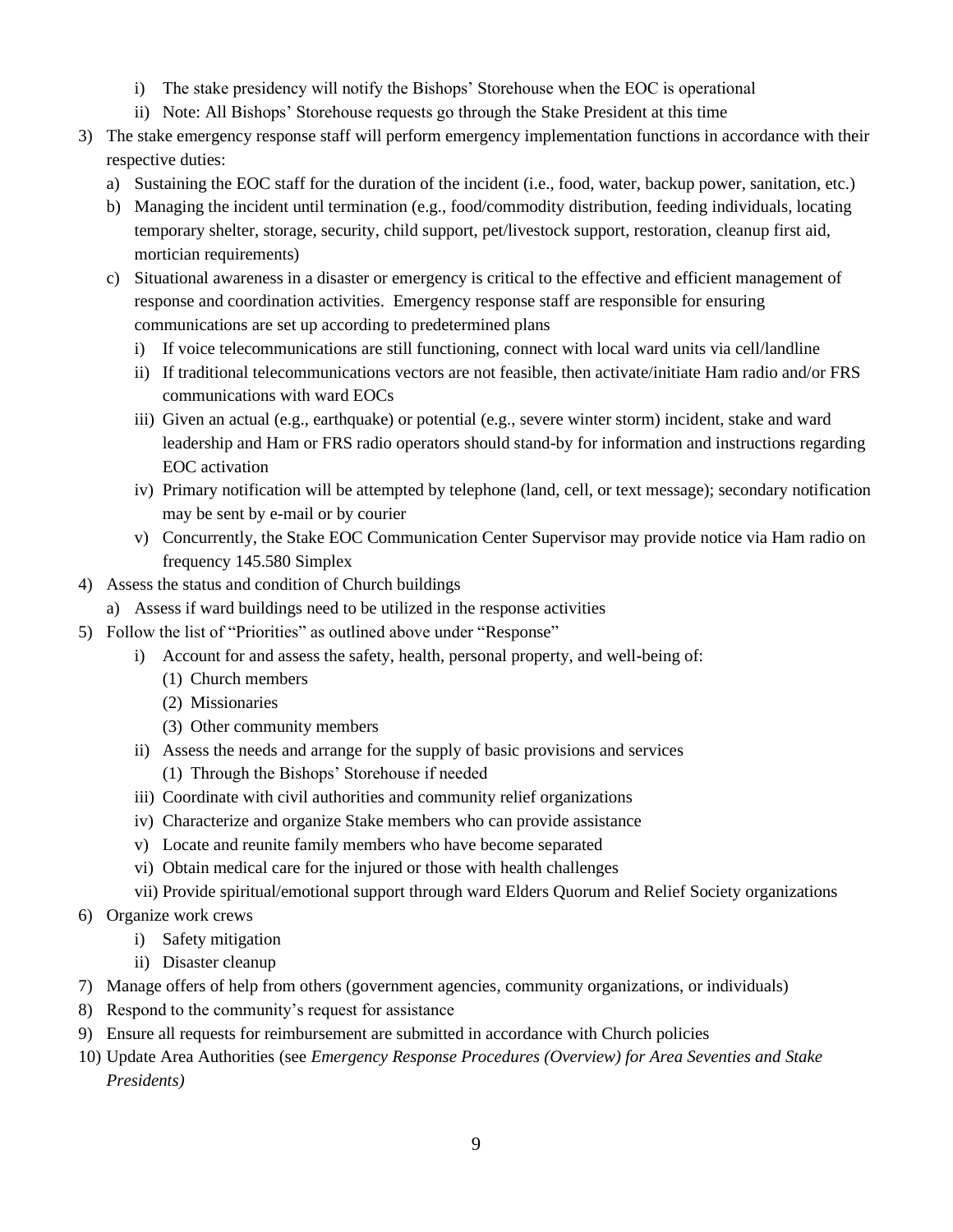## EOC Flow of Communication

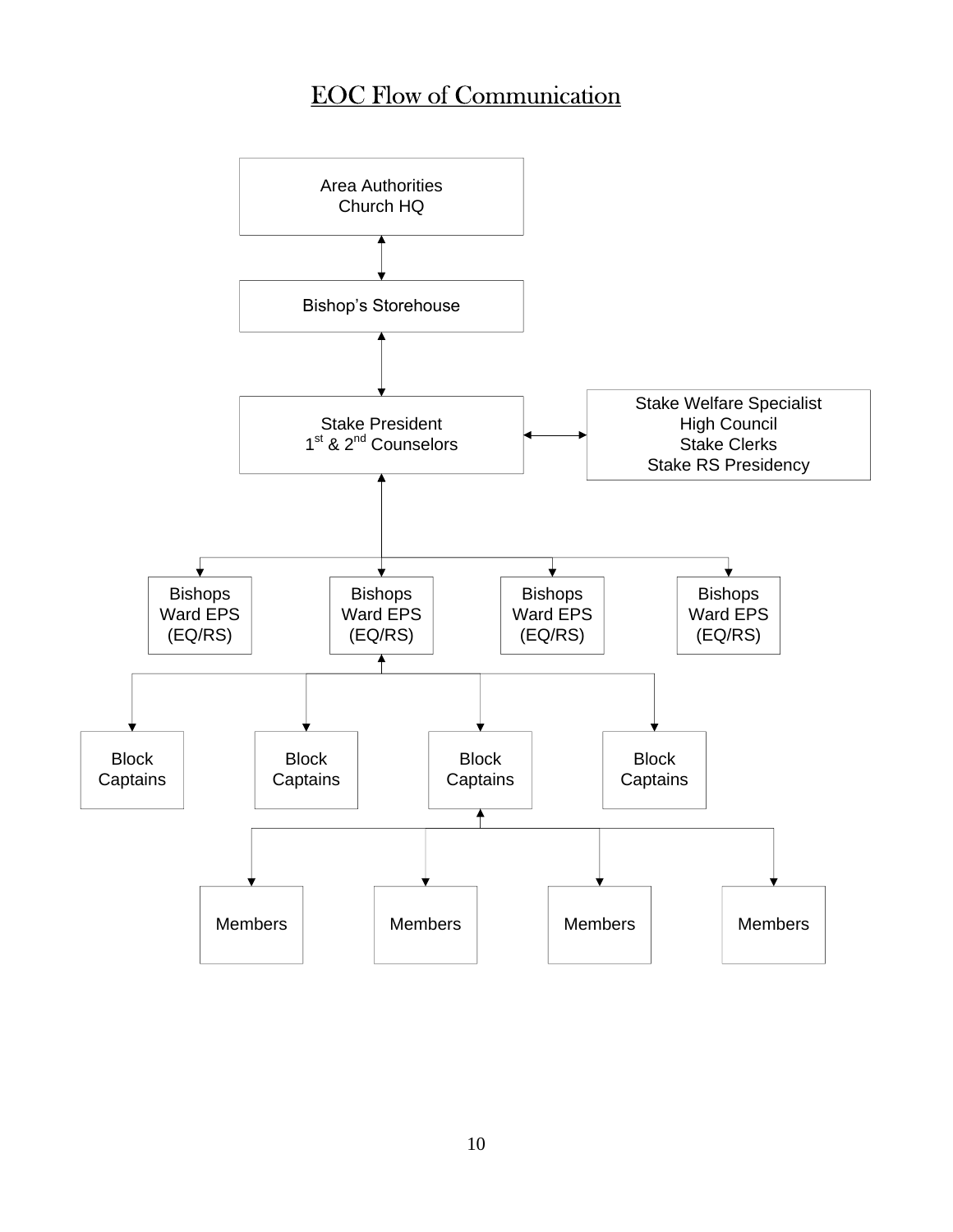### **Response Priorities 1 & 2: Account for each individual and assess their immediate needs**

These two priority response actions happen at the block level within wards and go hand-in-hand because they are most frequently performed at the same time. The immediate location and situation of individuals and families are of paramount importance to be able to respond quickly and appropriately and to triage the most urgent needs for prioritizing responses. Assessment activities should also include determining the conditions of Church buildings and properties. Action steps include:

- Account for and assess the safety, health, shelter, provisions, and well-being of individuals and families
	- o Residents of homes should be trained to communicate the status of residents by placing a status card in a window regarding needs (Red = immediate need, yellow = non-urgent need, green = all okay) to assist in these efforts
- Each ward bishop should receive a report from each Block Captain pertaining to the individuals and families within their designated geographic area. Bishops may assign local priesthood leadership to assist with this effort
	- o Flow of reporting:
		- Ward members report to their Block Captains
		- Block Captains report to bishops
		- Bishops report to the Stake President
- Assess and determine the condition of Church buildings and properties
- Characterize and organize available individuals who are able to provide accounting and assessment assistance. Additional hands will ensure faster identification of people and determination of needs
- Follow instructions from government leaders

### **Response Priority 3: Respond to immediate needs for basic provisions, health care, sanitation, shelter, clothing, etc.**

Stake and Ward emergency response leaders will coordinate the acquisition and distribution of required relief resources and services to address immediate needs. Ward and Stake organizations (i.e. High Council, EQ, RS, YM/YW, etc.) can be called upon and assigned to assist with response and relief activities. Supplies and resources may be requested from the Bishop's Storehouse, or may be available through state and local emergency response organizations. Families who have followed emergency preparedness counsel and have prepared physically for emergency situations may be called on to donate excess through coordination efforts provided by Bishops and Stake leaders. The actual work of providing for immediate needs will be dependent upon situations, scope, and availability. Leaders will work with each other and seek the guidance of the Spirit in directing response activities.

Preparation for response to basic needs including food, shelter, water, sanitation, health, and other needs must begin in the "Preparation" stage and not left as a reactive measure after an event occurs.

- Arrange for the supply of basic provisions and services
	- o Through the Bishops' Storehouse if needed/available (Stake President will coordinate)
	- o Through management of excess within blocks and wards
- Utilize trained/licensed medical personnel within ward/stake to provide triage and emergency care for lifethreatening situations until additional help becomes available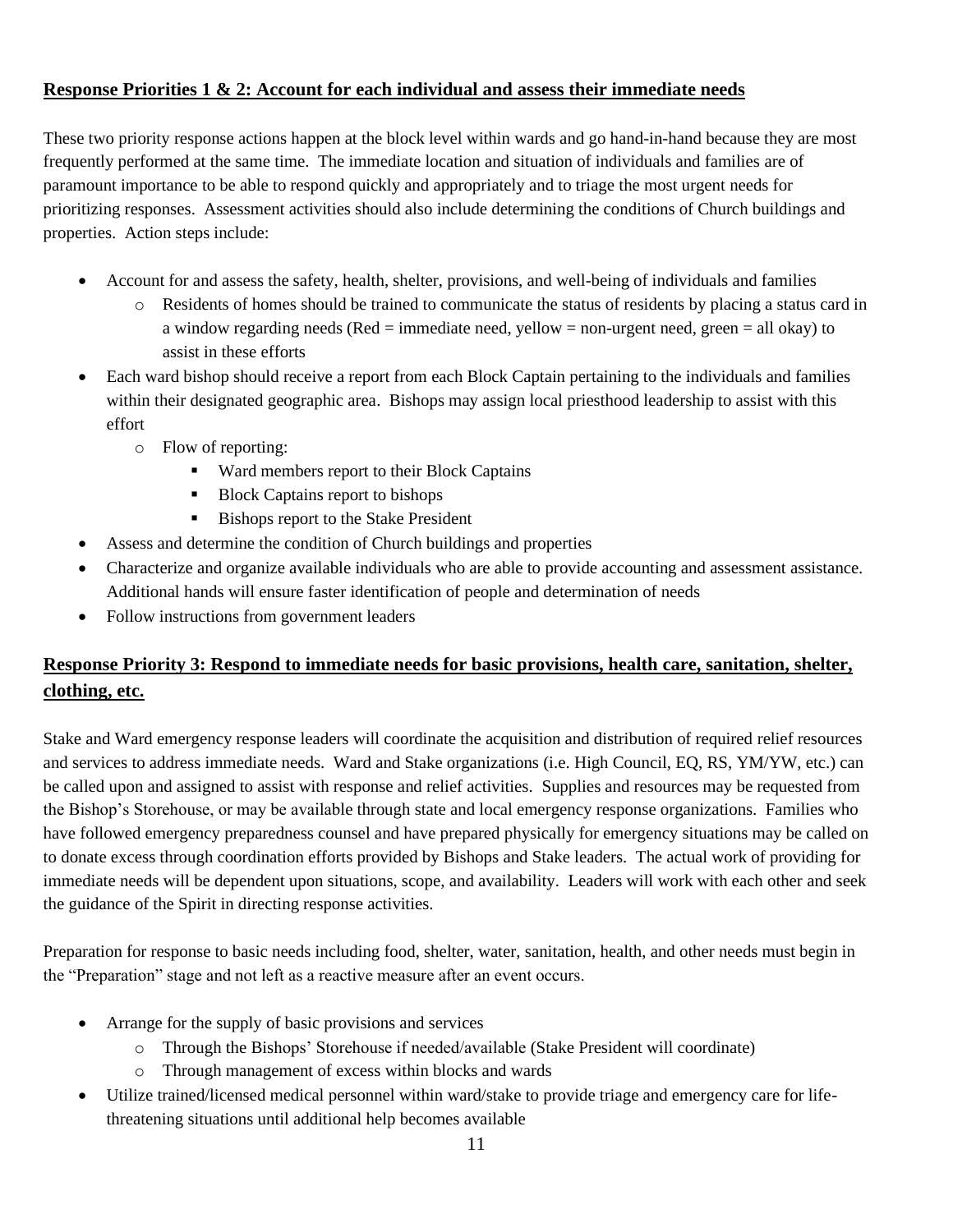- Coordinate with civil authorities and community relief organizations
- Organize Stake members who can provide assistance as identified in pre-emergency skills assessments
- Provide shelter for those who may not have shelter available
- Locate and reunite family members who have become separated
- Address special health and physical needs for those who are disabled or have special needs
- Provide spiritual/emotional support through the Elders Quorum, Relief Society, YM/YW, and Primary organizations
- Assess if ward buildings need to be utilized (Stake Leaders to determine)
- Organize work crews
	- o Safety mitigation
	- o Disaster cleanup
- Manage offers of help from others (government agencies or individuals)
- Respond to the community's request for assistance, as resources allow

### **Response Priority 4: Reporting**

The concept of "return and report" has long been part of the Lord's church. Clear and consistent communications with those on the ground and those who are leading emergency response efforts is critical to success. While this priority is listed fourth, operationally it should be integrated with the three prior steps while they are ongoing. Leaders (Stake President, bishops, block captains, and others) will define reporting patterns and communications expectations before and during an emergency when the EOC is activated. As mentioned above, communications technologies that are available should be used. In the event of a complete breakdown of communication methods, couriers and personal messengers can be employed to make sure information and conditions are reported precisely and accurately to those in charge.

#### **Incident Termination:**

The Stake President may terminate the incident when conditions in the stake are deemed to be sufficiently manageable within individual wards with little or no outside support.

### **Media:**

The Stake President will keep the media informed of the Church's status and response (see *General Handbook* 22.5.3)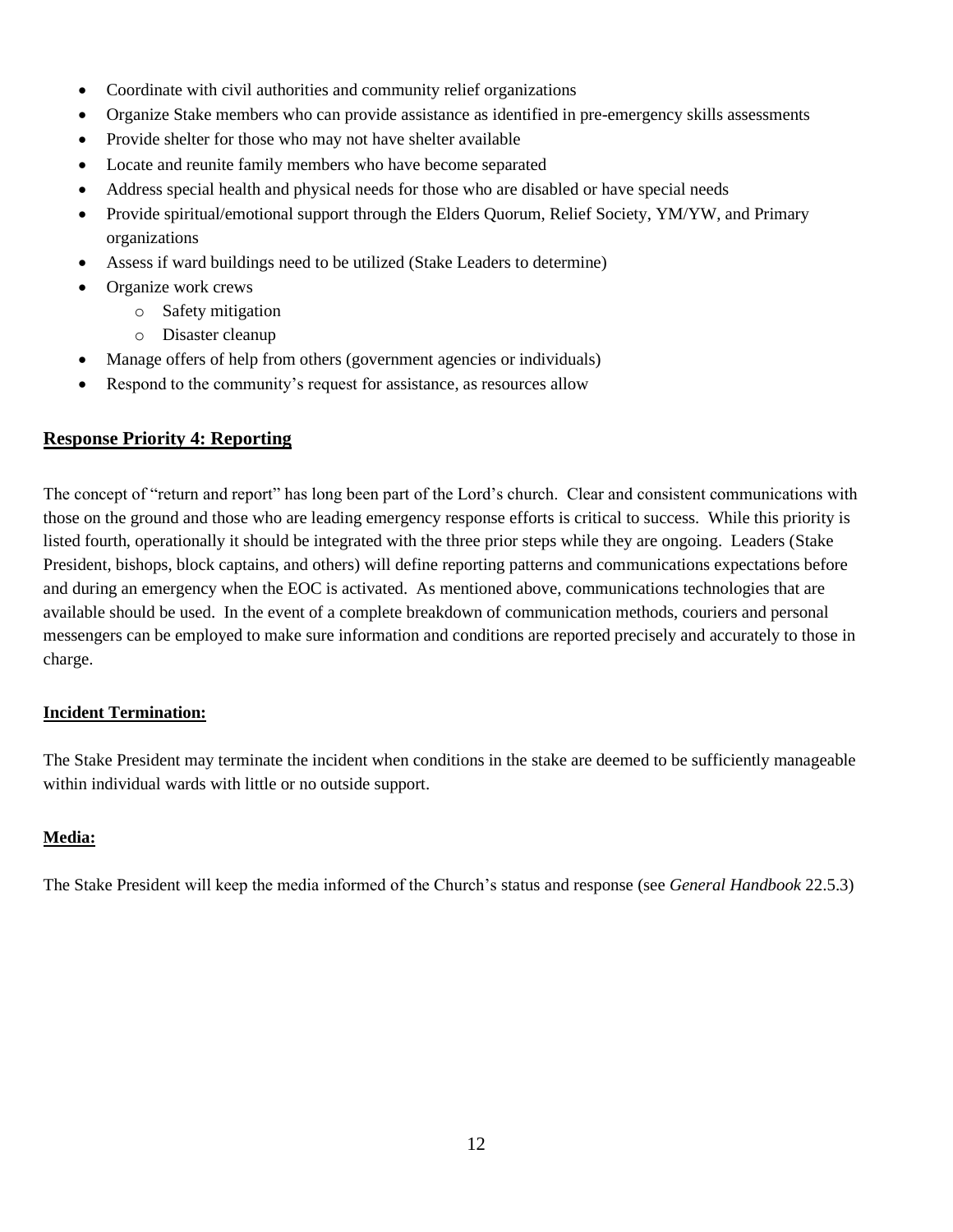### **RECOVERY**

Recovery consists of the long-term activities that help restore the community. This is particularly important to assist individuals and families to rebuild and recover, both temporally and emotionally. The principles of recovery can best be achieved by following the welfare principles of the Church in conjunction with community recovery resources.

### **Local and Community restoration**

- 1) Temporal
	- a. Building, home, and property restoration
	- b. Access to physical commodities such as clothing, vehicles, tools, gasoline, etc.
	- c. Restoration and access to utilities such as power, gas, water, sewer, drainage, etc.
	- d. Access to healthy food and medicines
	- e. Access to things required by those with special needs
	- f. Employment and insurance
- 2) Emotional
	- a. Access to counseling and emotional support resources
	- b. Emotional resilience and emotional stability classes/training
	- c. Social activities

## **MITIGATION**

Mitigation is the process of learning from both practice situations and through actual disaster response and recovery efforts. By assessing and evaluating past disaster relief efforts, and understanding how, in hindsight, problems could have been prevented, Church leaders can mitigate these problems in future crisis events. This requires review and planning sessions to review results from the current event and record lessons learned, and update current emergency response plans appropriately

- 1) Evaluate the emergency and the response as outlined below assessing each entity as deemed a priority per the Stake Emergency Preparedness Committee. This list includes but is not limited to:
	- a. Preparation, Response, Recovery
	- b. Improvements
		- i. Emergency Response Plans
			- 1. Effectiveness
			- 2. Functionality
		- ii. Early Warning and Notification
			- 1. Threat identification
			- 2. Member notification
			- 3. Evacuation plans
		- iii. Emergency Communication
			- 1. Tools utilized
			- 2. Specialists
			- 3. Church leaders communication with government agencies
			- 4. Assess the most valuable sources of information
		- iv. Initial Response Reports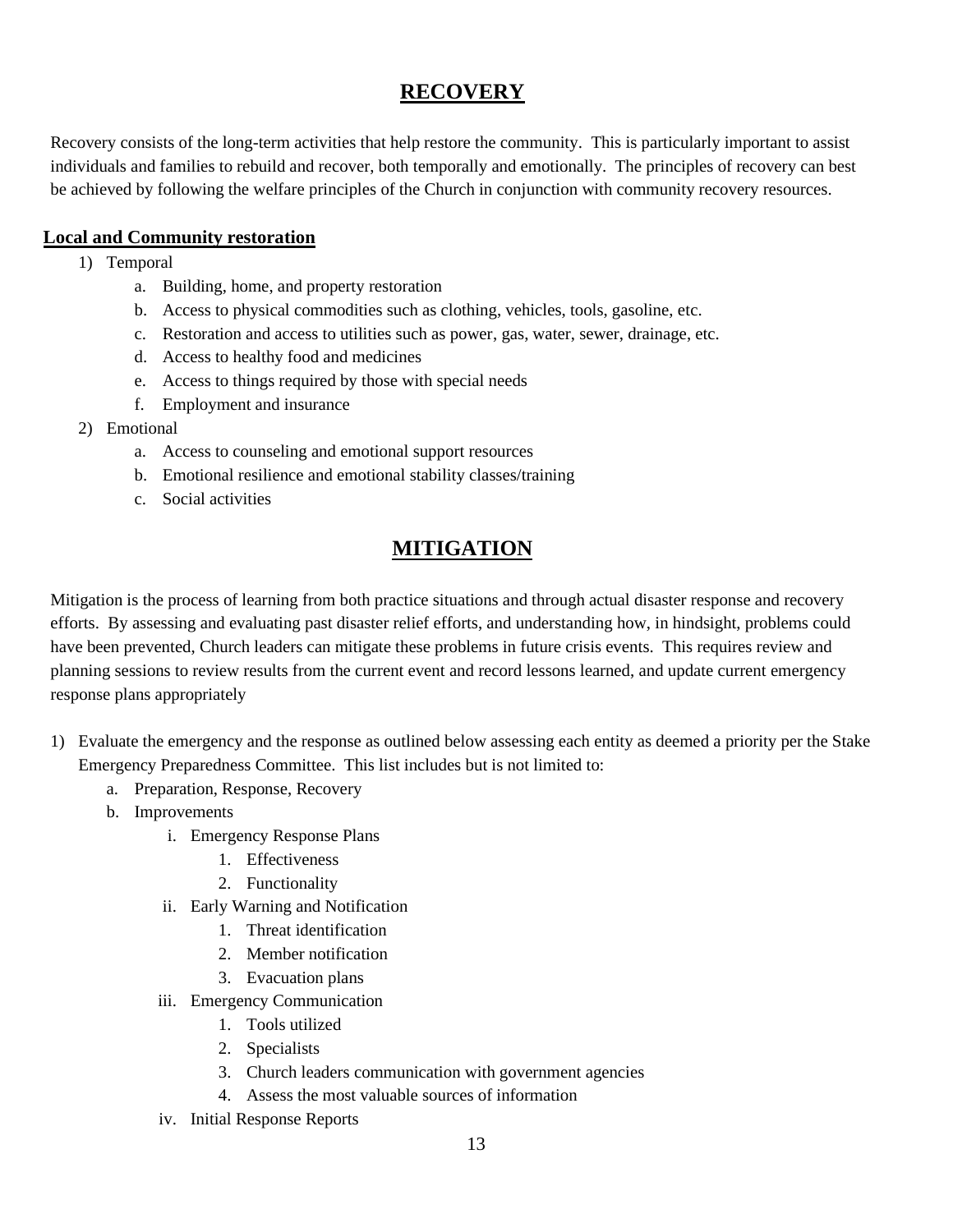- 1. Missionaries, members, church property
- 2. Help in the community
- 3. Accuracy of reports
- 4. Best methods for gathering information
- v. EOC (Emergency Operations Center)
	- 1. Effectiveness
	- 2. Staffing
	- 3. Leadership
- vi. Sheltering
	- 1. Hygiene
	- 2. Children support
- vii. Help from local church specialists
	- 1. Bishop's Storehouse
	- 2. Liaisons with VOAD and other community resources
- viii. Help from Church Headquarters
- ix. Cleanup Efforts
- 2) Update plans and guidelines as necessary
- 3) The stake may also review with the Bishop's Storehouse, Area leadership, and/or state and county agencies regarding recommendations and response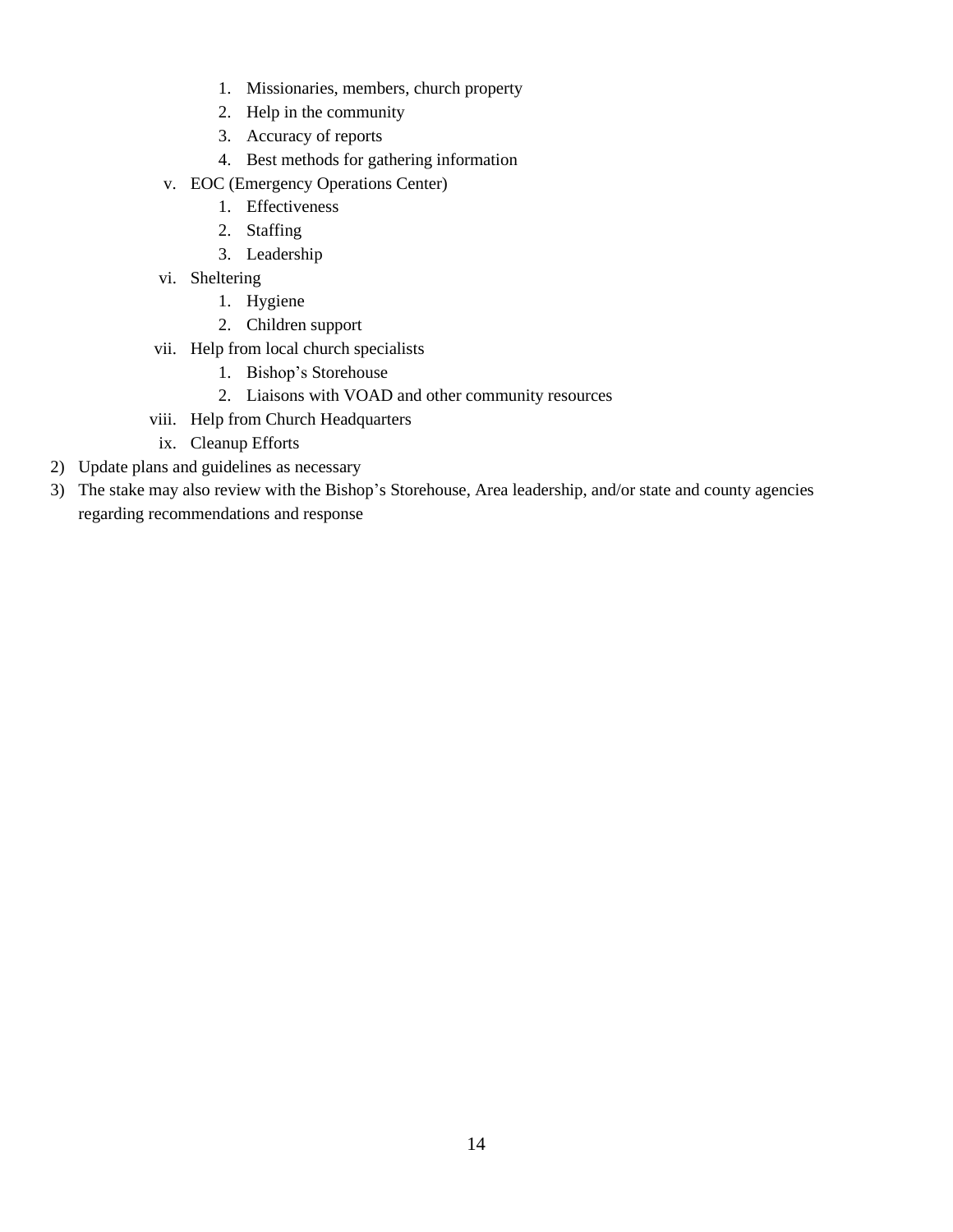## **Appendices**

## **Appendix 1: Stake Emergency Operation Center Location**

- 1. Primary (Preferred):
	- a. Nampa Idaho South Stake Center
		- i. Deer Flat Building: 7809 Deer Flat Rd, Nampa, ID 83686
		- ii. (208) 461-3691
- 2. Secondary:
	- a. Ruth Lane Building
		- i. 927 Ruth Lane, Nampa, ID 83686
		- ii. 208-318-0015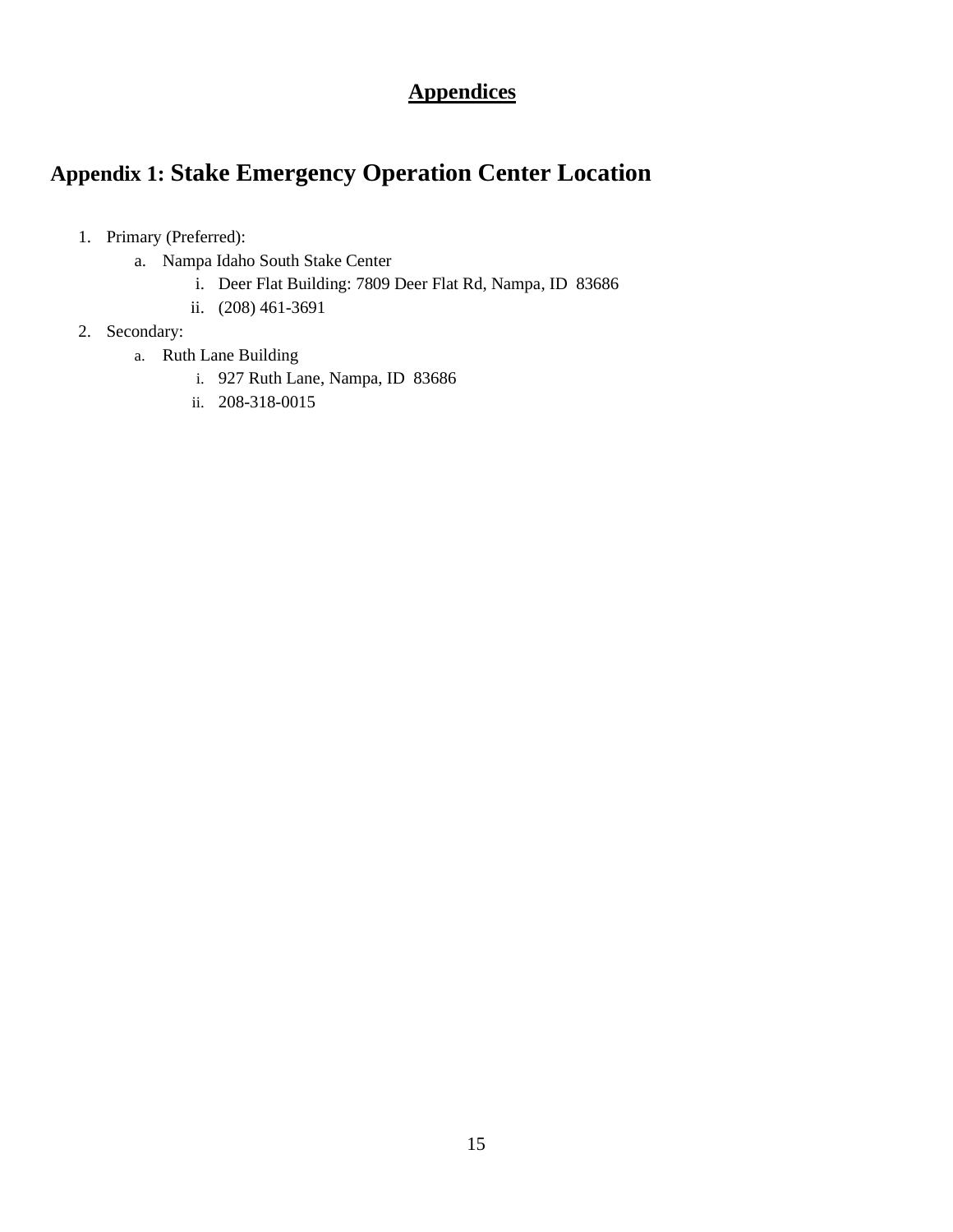## **Appendix 2: Emergency Operations Assignments/Roles**

| <b>Function</b>         | <b>Calling</b>                                 | <b>Description</b>                                                                                                                                                                                                                                                                                                                                                                                                                                                                                                                                                                                                                          |
|-------------------------|------------------------------------------------|---------------------------------------------------------------------------------------------------------------------------------------------------------------------------------------------------------------------------------------------------------------------------------------------------------------------------------------------------------------------------------------------------------------------------------------------------------------------------------------------------------------------------------------------------------------------------------------------------------------------------------------------|
| <b>EOC</b> Director     | <b>Stake Presidency</b>                        | -Overall authority and command of the EOC                                                                                                                                                                                                                                                                                                                                                                                                                                                                                                                                                                                                   |
| Emergency               | <b>Stake Welfare</b>                           | -Supports Stake Presidency and ensures lines of communication are open.                                                                                                                                                                                                                                                                                                                                                                                                                                                                                                                                                                     |
| Response<br>Coordinator | Specialist                                     | -Communicates in behalf of Stake Presidency to individual wards                                                                                                                                                                                                                                                                                                                                                                                                                                                                                                                                                                             |
| Public<br>Information   | <b>Stake Public</b><br>Relations<br>Specialist | -Per the Stake President communicates with the media                                                                                                                                                                                                                                                                                                                                                                                                                                                                                                                                                                                        |
| Finance                 | <b>Stake Clerk</b>                             | -Disperses funds for supplies and services<br>-Accounts for incident related costs and reimbursements                                                                                                                                                                                                                                                                                                                                                                                                                                                                                                                                       |
| Operations              | <b>High Council</b><br>Members                 | -Provides security at the EOC or elsewhere to protect food and<br>commodities<br>-Provides safety checklist to volunteers that may be dispatched to perform<br>restoration or other field services<br>-Maintains operational management of the EOC<br>-Sets up and manages staging areas for incoming stores<br>-Generates work teams to perform restoration services                                                                                                                                                                                                                                                                       |
| Logistics               | High council<br>Members                        | -Locates materials and supports allocation to impacted areas<br>-Identifies volunteer workforce available to Bishops' Storehouse and<br>ward ground support requests<br>-Is responsible for the Stake EOC physical set up and for facility<br>sanitation<br>-Provides meals and accommodations for EOC staff beyond 72 hours<br>-Arranges for delivery of meals where needed in impact areas<br>-Organizes first aid and mortuary services at the Stake Center<br>-Maintains list of Stake professional and trade services support volunteers<br>-Arranges for and coordinates temporary sheltering for displaced Church<br>members         |
| Planning                | <b>High Council</b><br>Members                 | -Maintains logs: sign in/out, records: materials expended, names of<br>people receiving first aid, types of aid rendered<br>-Identifies equipment and other material resources to sustain the EOC and<br>for distribution to support work teams<br>-Maintains records and documents actions taken (ie, # meals provided,<br>volunteer hours rendered, EOC service logs, message book, dispatch logs<br>of equipment and materials, etc)<br>-Recovers, restores, and returns borrowed equipment<br>-Coordinates with Bishops' Storehouse, Ward leaders, and civic agencies<br>to analyze and report the current incident situation awareness |
| Support                 | Stake R.S.<br>Presidency                       | -Supports the Stake Presidency and stake members<br>-Ensures health of individuals and supports as needed                                                                                                                                                                                                                                                                                                                                                                                                                                                                                                                                   |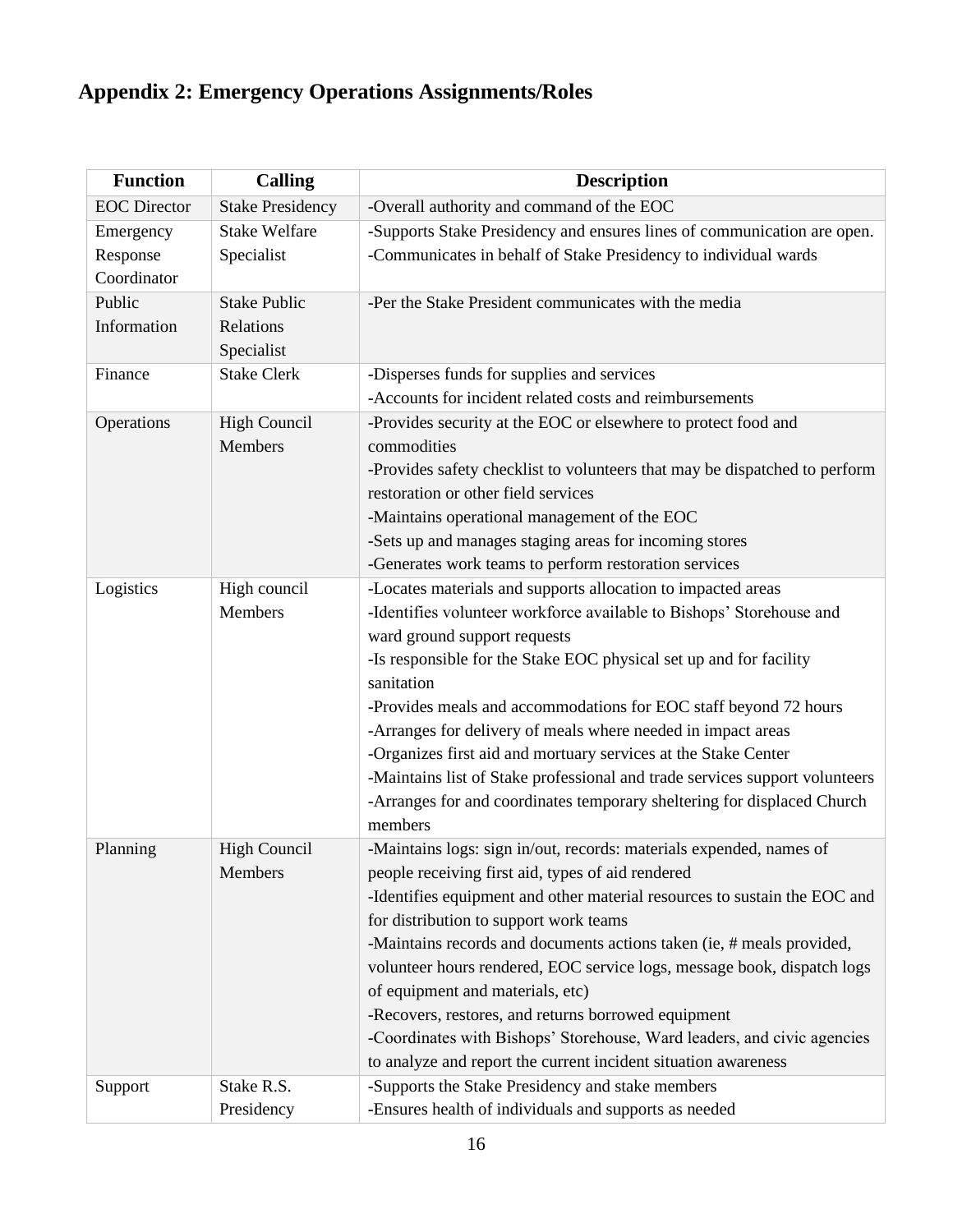## **Appendix 3: Stake Emergency Operations Center Support List**

- White Board w/markers
- Office supplies
- Clock
- Signage
- Incident Mgmt Vests/Name Tags
- Poster Easel
- Flashlights (w/extra batteries)
- Battery Operated Camper Camping Lanterns (3 ea)
- Halogen shop lights (4 ea)
- Glow Sticks
- First Aid Kit
- MREs or equivalent 3-day supply
- Bottled Water 3-day supply
- Portable Restrooms/Plastic Bags
- 72-hour packs provided by each ERC member
- Cots and sleeping bags (4 ea)
- Available Pop-Up Shelter, Large Tent or Motor Home
- Portable Radio w/extra batteries
- Conference Table, with chairs
- Phone, cell phones, satellite phone (if available)
- Laptop Computers (optional)
- LED Projector (optional)
- Wi Fi Terminal/Internet Connectivity (optional)
- Generator with power Cord (100 feet) and four power strips (w-72 hours of fuel)
- Functional Work Books (i.e., Incident EOC-Director, Operations, Logistics, and Planning)
- Stake Emergency Response Plan (5 ea)
- Log Sheets
- Reporting Forms
- LCD Projector and Screen (optional)
- Copy Machine and paper (optional)
- 2-Way Walkie-Talkie Radios (w-extra batteries)
- Stake Area Map
- Ham Radio equipment (e.g., transceivers (2 ea) w/antenna capable of reaching all wards
- and Bishops' Storehouse via Simplex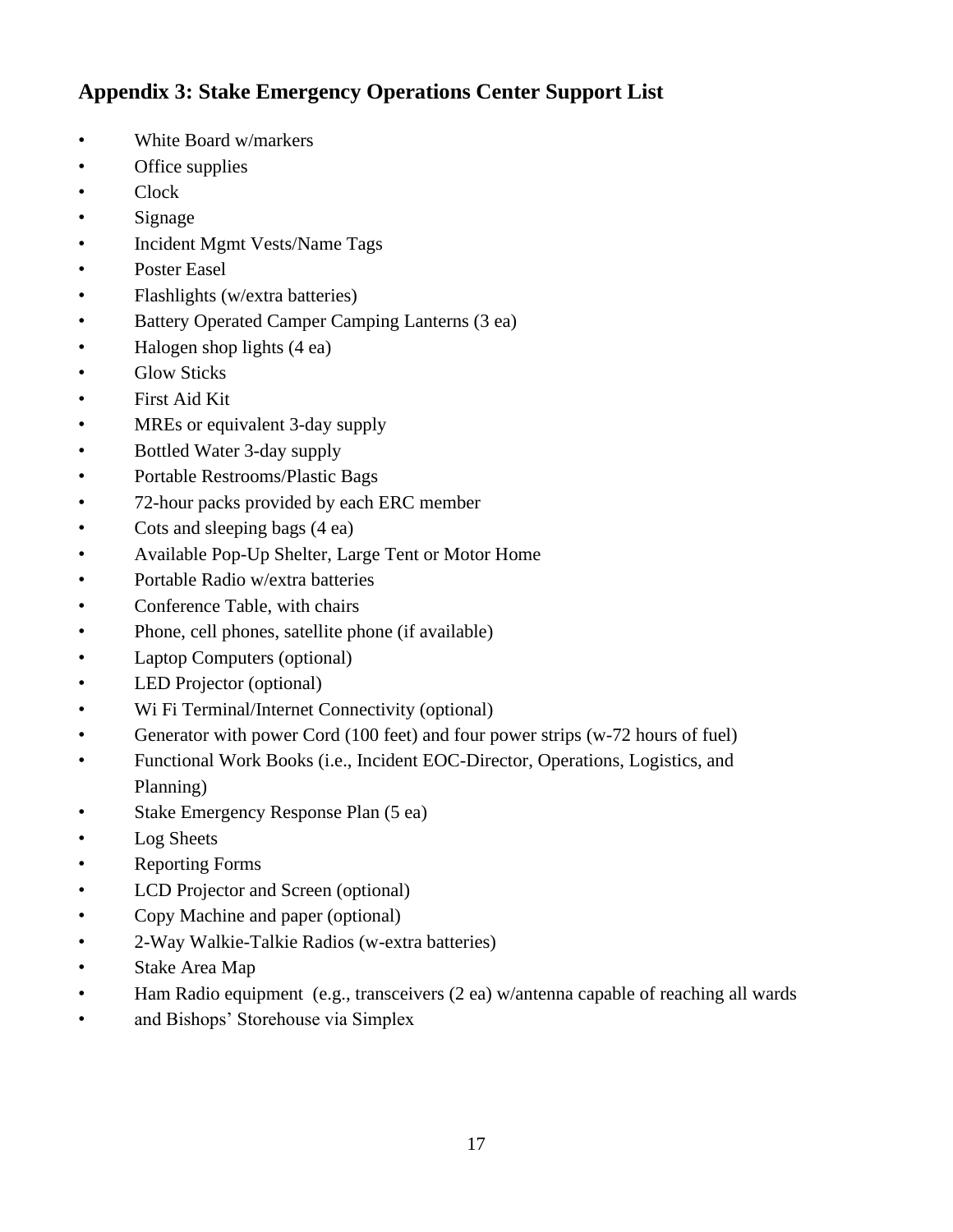## **Appendix 4: Stake Emergency Contact List**

| President Keith Stucki                                                 | 208-989-6575     |
|------------------------------------------------------------------------|------------------|
| 1 <sup>st</sup> Counselor President Kim Keller                         | 208-467-6050     |
| Bill Taylor (Stake Welfare Specialist over Emergency Preparedness)     | 208-989-4245     |
| John Freeman (High Councilor over Em. Prep.)                           | 208-965-7630     |
|                                                                        |                  |
| Idaho Office of Emergency Management                                   | 208-258-6500     |
| -Great Idaho Shakeout training                                         |                  |
| CERT (Community Emergency Response Team) training                      | 208-455-5324     |
| National Voluntary Organizations Active in Disaster (NVOAD)            | info@idavoad.org |
| Nampa Police Department                                                | 208-465-2257     |
| -Reverse 911 service                                                   |                  |
| -Crisis management                                                     |                  |
| <b>Canyon County Sheriff Department</b>                                | 208-454-7510     |
| Nampa/Melba Fire Department, EMT and Paramedics                        | 208-468-5770     |
| -Fire prevention and suppression                                       |                  |
| -Fire drills, escape plan                                              |                  |
| -Emergency management training                                         |                  |
| <b>American Red Cross</b>                                              | 208-947-4357     |
| -First aid, CPR, and AED training                                      |                  |
| -First aid kits                                                        |                  |
| <b>Intermountain Gas</b>                                               | 208-376-4657     |
| -How/when to turn off natural gas to house in case of a gas line break |                  |
| <b>Idaho Power</b>                                                     | 208-388-2323     |
|                                                                        |                  |
|                                                                        |                  |
|                                                                        |                  |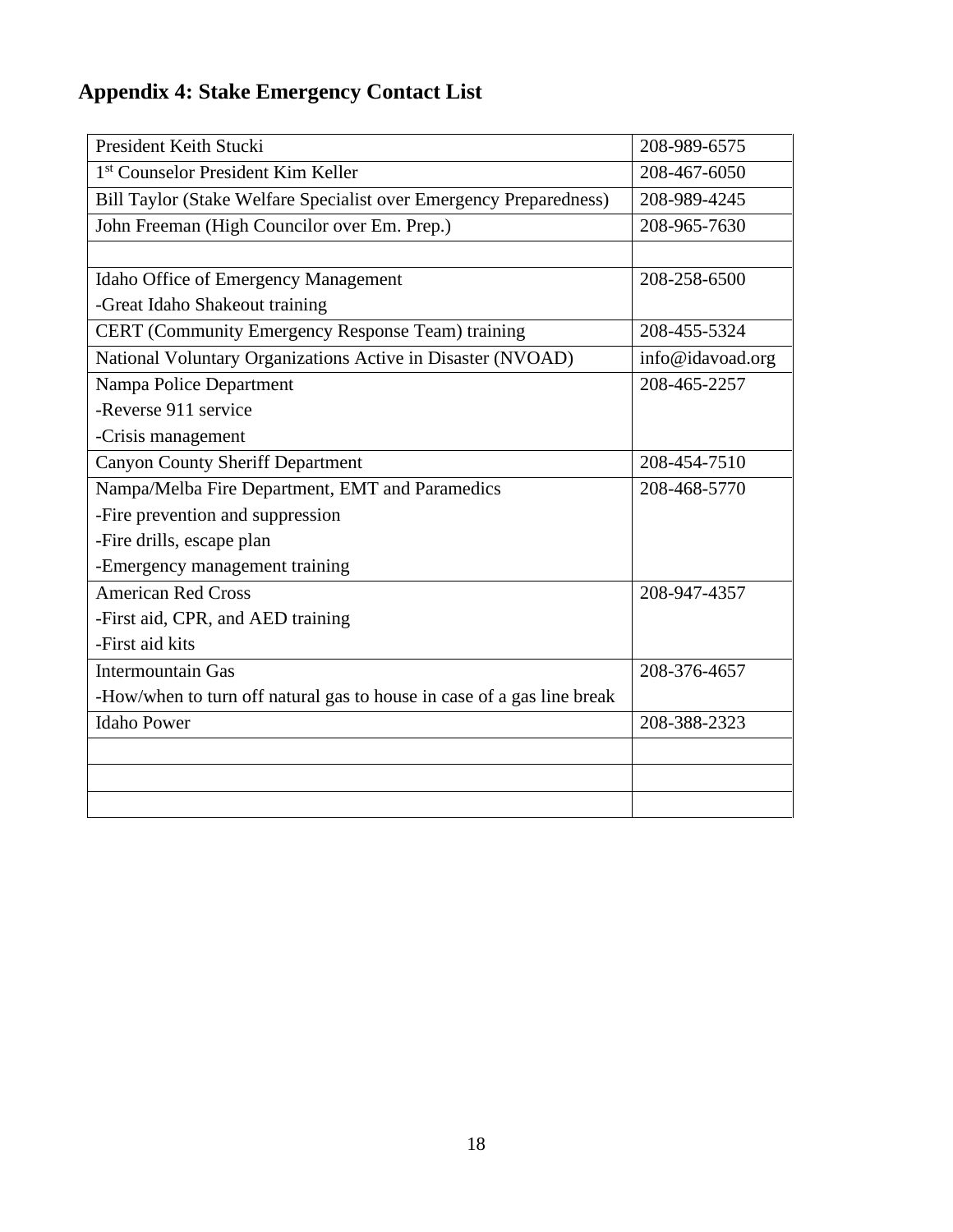## **Appendix 5: Committees and Callings Committees**

#### Stake Emergency Response Leadership Committee participants: (4 people)

- Stake presidency member over emergency preparedness
- High councilor over emergency preparedness
- Stake Welfare Specialist over emergency preparedness
- Stake Relief Society presidency member designated to the committee

#### Stake Emergency Response Committee participants: (12 people)

- Stake Welfare Specialist over emergency preparedness
- High Councilor over emergency preparedness
- Relief Society Representative
- Ward Welfare Specialists over emergency preparedness (from each ward)

#### Ward Emergency Response Committee (or Ward Council) participants: (7+ people)

- Ward Welfare Specialist over emergency preparedness
- Bishopric member
- Elders quorum presidency member or representative
- Relief Society Presidency member or representative
- Primary presidency representative
- Sunday School presidency representative
- Young Women presidency representative

### **Callings**

#### Stake Welfare Specialist over Emergency Preparedness

- Advise and support the Stake President as necessary
- Maintains Stake Emergency Preparedness & Response Plan
- Trains ward welfare specialists and stake and ward leaders as necessary
- Conducts stake exercises when directed by the Stake President
- Maintains copies of local emergency preparedness manuals
- Maintains updated maps and addresses of member's homes
- Maintains a list of Block Captains
- Be an FCC-licensed Ham Radio Operator
- Maintains liaison with the Bishops' Storehouse
- Maintains liaison with local first responder agencies (ARES/RACES)
- Develops and maintains supporting incident implementation plans
- Distributes documents as necessary
- Performs a monthly check-in with the ward emergency response specialists or designated ham radio operators for the wards and conducts a "Directed Net" roll call
- Performs a monthly check-in with the Bishops' Storehouse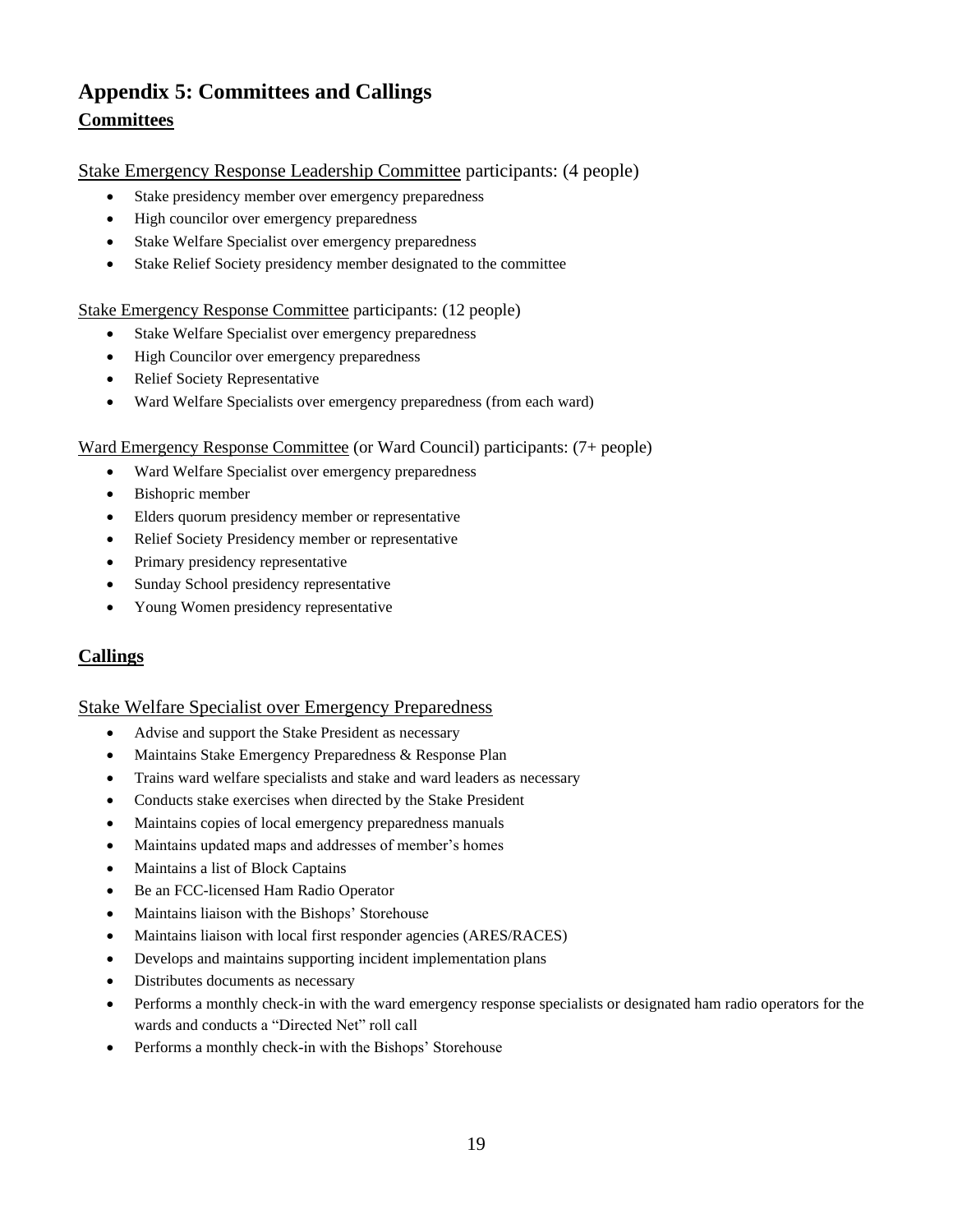### **Ward Welfare Specialist over Emergency Preparedness**

- Attends all Stake Emergency Preparedness meetings as called by the Stake Emergency Response Leadership Committee
- Understands Ham radio operations
- Is ham radio licensed and has a ham radio
	- o If not ham licensed then ensures a ward communication specialist is called with a ham license and radio.
	- Develops and maintains the Ward Emergency Response Plan
- Works with the Ward Emergency Response Committee
- Works with ward members to develop an individual or family emergency response plan
- Encourages ward members to maintain aspects of ward emergency preparedness
	- o Home storage
	- o 72-hour kits
	- o Year supply
- Organizes the ward into convenient neighborhood groups or blocks and recommends Block Captains to the Ward Emergency Response Committee for approval
- Performs a monthly check-in with the Stake Welfare Specialist
	- o Utilizes a Ham radio
	- o Maintains (or creates) the Ward Emergency Preparedness plan
	- o Gathers critical information (see *Stake and Ward Emergency Planning Guide, providentliving.churchofjesuschrist.org)*
	- o Outlines assignments and procedures
	- o Maintains emergency communication methods
	- o Encourages member participation
	- o Makes the plan durable (ie, so you can hand it off to the next called specialist)
- Encourages individual ward training for temporal as well as spiritual and emotional needs

### **Block Captains** (Ward divisions are up to the bishop and ward emergency response committee)

- Maintains an accurate list and map of ward addresses within their block
- Conducts regular activities to ensure the block can respond in the event of an emergency
	- o Consider having them fill out Emergency Response Surveys (see *Stake and Ward Emergency Planning Guide, providentliving.churchofjesuschrist.org)*
- Determine those with special needs
- Determine those able to assist in the event of an emergency (special skills such as CPR training)
- Regularly ensures lines of communication are open with Ward Emergency Preparedness Specialist or Ward Communications specialist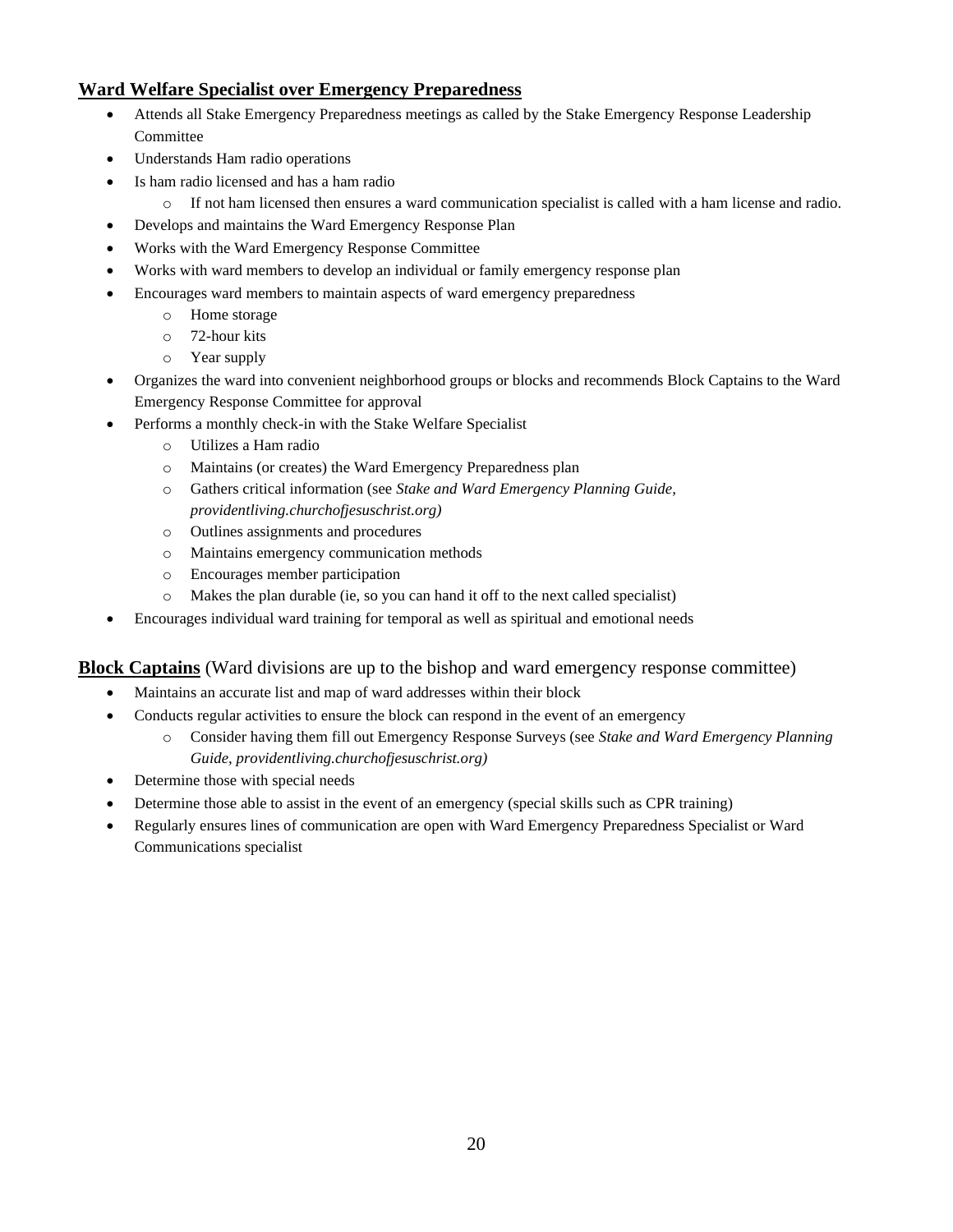**Ham Radio Operators** (either ward welfare specialists or communications specialists)

- Be licensed
- Keep equipment updated and functional
- Test systems regularly
	- o Preferably weekly
	- o Minimum monthly

### **Communications Frequencies and Related Information**

Stake ERC Band Frequency: 145.580 Simplex

| Ward                        | <b>FRS</b> Frequency | <b>Tactical Call Sign</b> |
|-----------------------------|----------------------|---------------------------|
| Nampa 5 <sup>th</sup> Ward  | Ch 8 467.5625        | N <sub>5</sub>            |
| Nampa 10 <sup>th</sup> Ward | Ch 10 467.6125       | N10                       |
| Nampa 17 <sup>th</sup> Ward | Ch 2 462.5875        | N17                       |
| Nampa 19 <sup>th</sup> Ward | Ch 3 462.6125        | N <sub>19</sub>           |
| Nampa 22 <sup>nd</sup> Ward | Ch 4 462.6375        | N <sub>22</sub>           |
| Nampa 25 <sup>th</sup> Ward | Ch 5 462,6625        | N <sub>25</sub>           |
| Nampa 37 <sup>th</sup> Ward | Ch 6 462.6875        | N37                       |
| Nampa 39 <sup>th</sup> Ward | Ch 7 462.7125        | N39                       |
| Nampa 42 <sup>nd</sup> Ward | Ch 9 467.5875        | N42                       |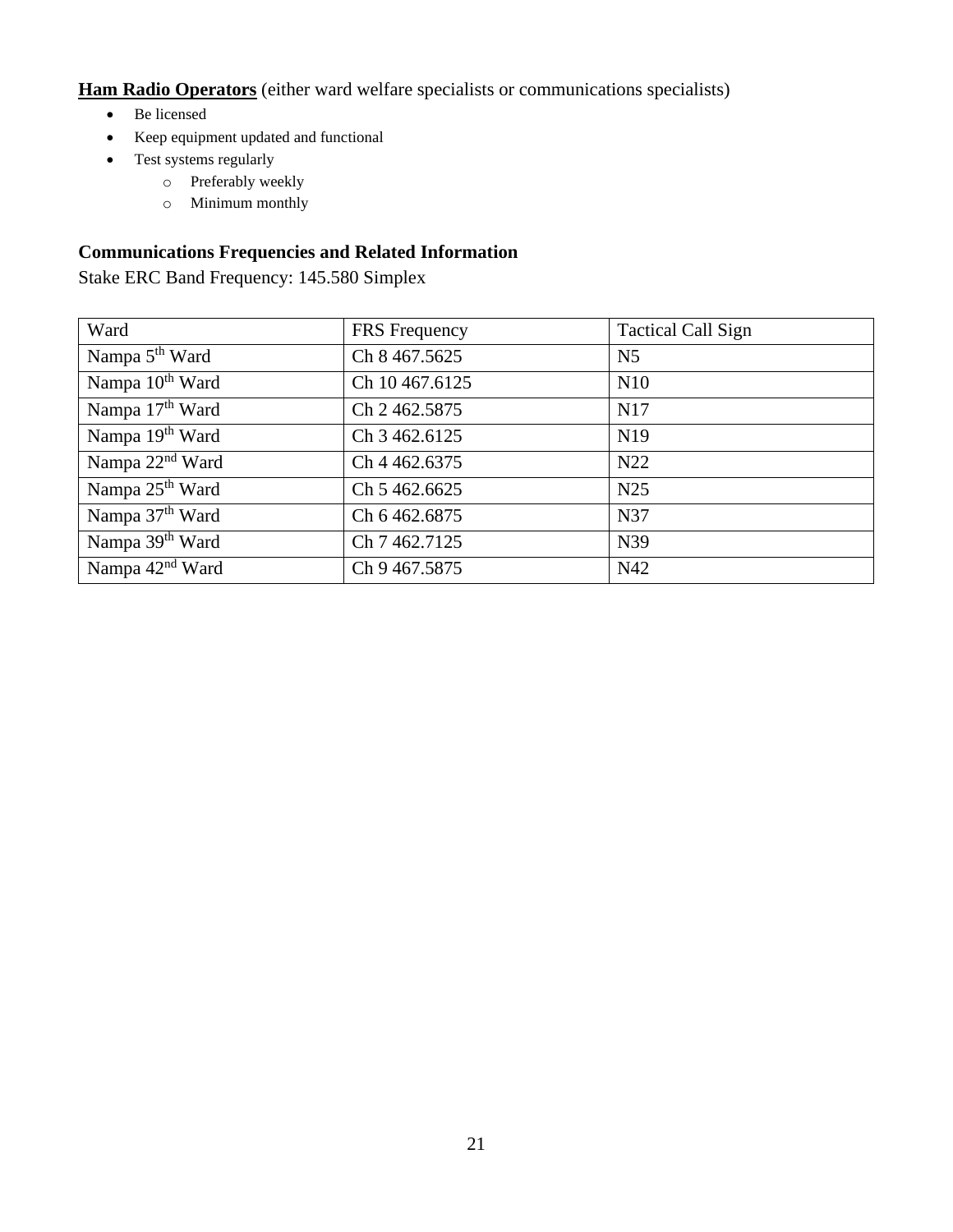## **Appendix 6: Ward Emergency Preparedness and Response Plan**

This Emergency Preparedness and Response Plan is intended to be simple, flexible, and yet effective in the event of a major unusual occurrence where public services may not be available.

The bishop will determine the need for the formation of a Ward Emergency Preparedness committee or if the ward council will be such committee

The ward welfare specialist over emergency preparedness (or EPS) will provide training and information to the Ward Emergency Preparedness committee, and as directed by the committee and the bishop provide information and training to members and others residing within ward boundaries (see Appendix 5).

This plan can be adopted "as is" or, if necessary to better prepare and handle a potential emergency unique to your ward, it can be modified to fit local needs.

Bishops have the primary responsibility for preparing and responding to the emergency needs of all people residing within their ward boundaries. The ward Emergency Preparedness committee and EPS are to assist the bishop in these matters.

## **PREPARING FOR EMERGENCIES**

The most likely emergencies to strike the ward are:

- Sustained loss of utilities
- Significant weather event (wind or snowstorm, flooding, tornado)
- Earthquake
- A major fire
- Pandemic disease
- Supply chain disruption
	- o i.e., strikes, civil disobedience, natural disasters in other areas
- Large airplane or jet crash
- Chemical or hazardous material event

The EPS, working with the Emergency Preparedness committee, will encourage members to:

- Develop a family emergency preparedness plan (see sample below)
	- o To properly secure their homes in the event of a major earthquake
	- o To acquire a family first aid kit
	- o Participate in first aid training (CPR and/or CERT training)
	- o Develop capacity for temporary sanitation and shelter needs
	- o Maintain a 72-hour emergency kit, a 30day supply of food, and 2 55-gallon drums of water or equivalent
	- o All of the above while working toward a goal of a year's supply of food, clothing, and, where possible, fuel to ensure adequate preparedness for emergencies.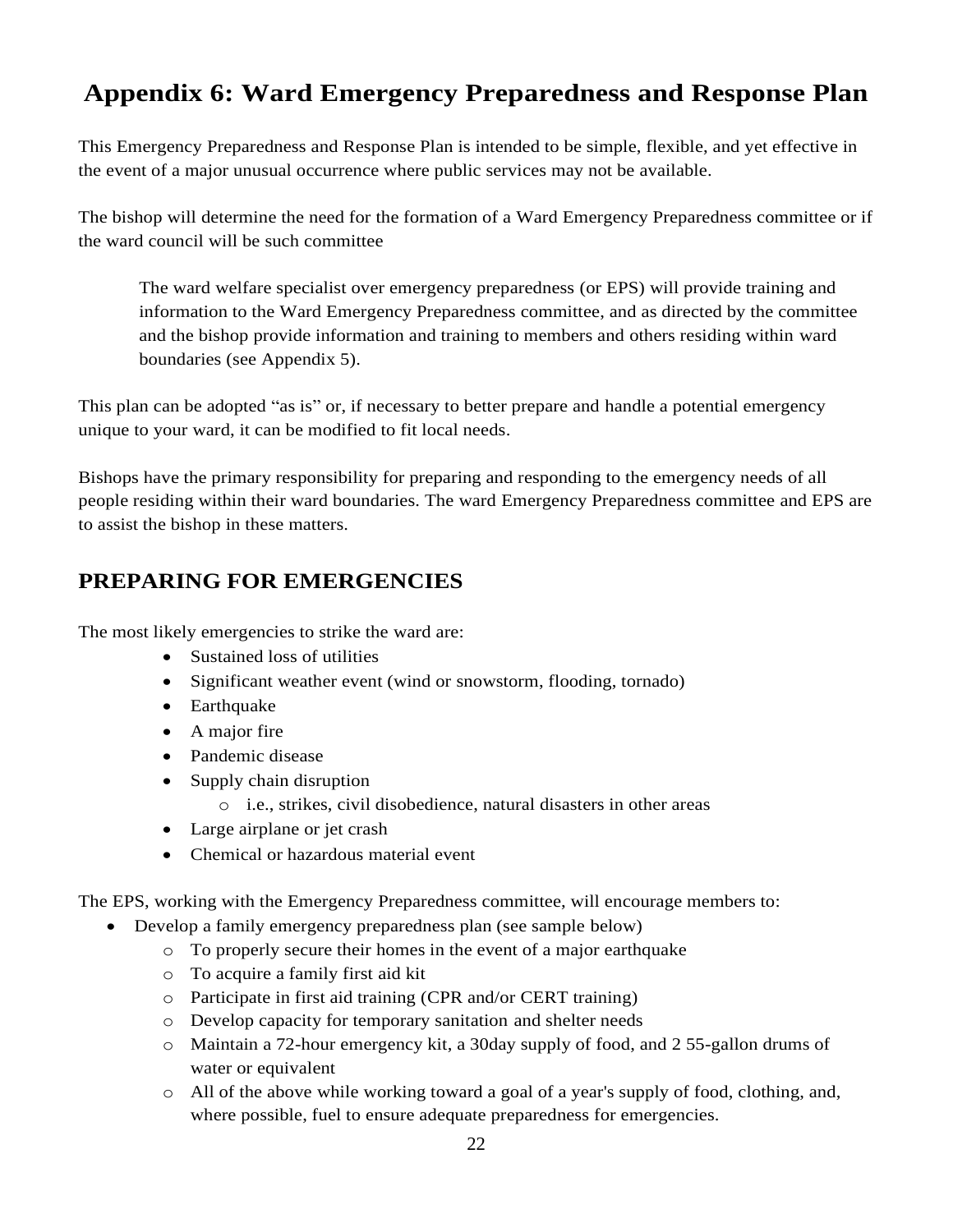The Ward Emergency Preparedness committee will facilitate this preparation through:

- Holding training sessions and activities for Relief Society, Young Men, Young Women, and Primary
	- o Including home safety, emergency communication, emergency planning
- Encouraging members and community members to participate in home food production and storage opportunities
- Providing families with potential home emergency preparedness plans
- Organizing the ward into small neighborhood groups, with a supervisor for each group known as a Block Captain
	- o Hold regular training sessions
- Obtaining information regarding their city's *Emergency Preparedness Guide* and complying with recommendations
- Encouraging members to participate in emergency response training (CERT (Community Emergency Response Team, CPR)

Welfare Specialists (or Emergency Preparedness Specialists) should also review, update, and report to the Stake Welfare Specialist regularly:

- 1. The accuracy of the ward address list and maps of all homes.
	- a. Stake and ward clerks may assist.
	- b. Keep a printed copy.
- 2. The status of the ward's Block Captain organization, and activities conducted by Block Captains.
- 3. Who has been assigned to assist each family who may not be able to care for themselves.
- 4. Names of people with special skills or equipment helpful in an emergency
	- a. Including CPR or CERT certified
- 5. Other adequate training or skills.
- 6. The method of communication to be used in the ward if telephones are out
	- a. The ward welfare specialist should have access to a ham radio.
		- i. A Ward Communication Specialist may be called
	- b. Block Captains may utilize FRS radio systems
- 7. The designated location for a ward command post.
- 8. The ward's plan to care for spiritual and emotional needs
	- a. Including recreation and care for children.
- 9. The approach used to inform less active and community members of the ward's response plan.

### Ham radio operators

- 1. Follow frequency and call letter guidelines.
- 2. Meet as directed with the Stake Welfare Specialist over Emergency Preparedness for training and coordination.
- 3. Test their systems at least monthly.

### Block Captains

1. Encouraged to hold block parties or block meetings at least annually to define neighborhood staging areas and to train neighbors (members and other community members)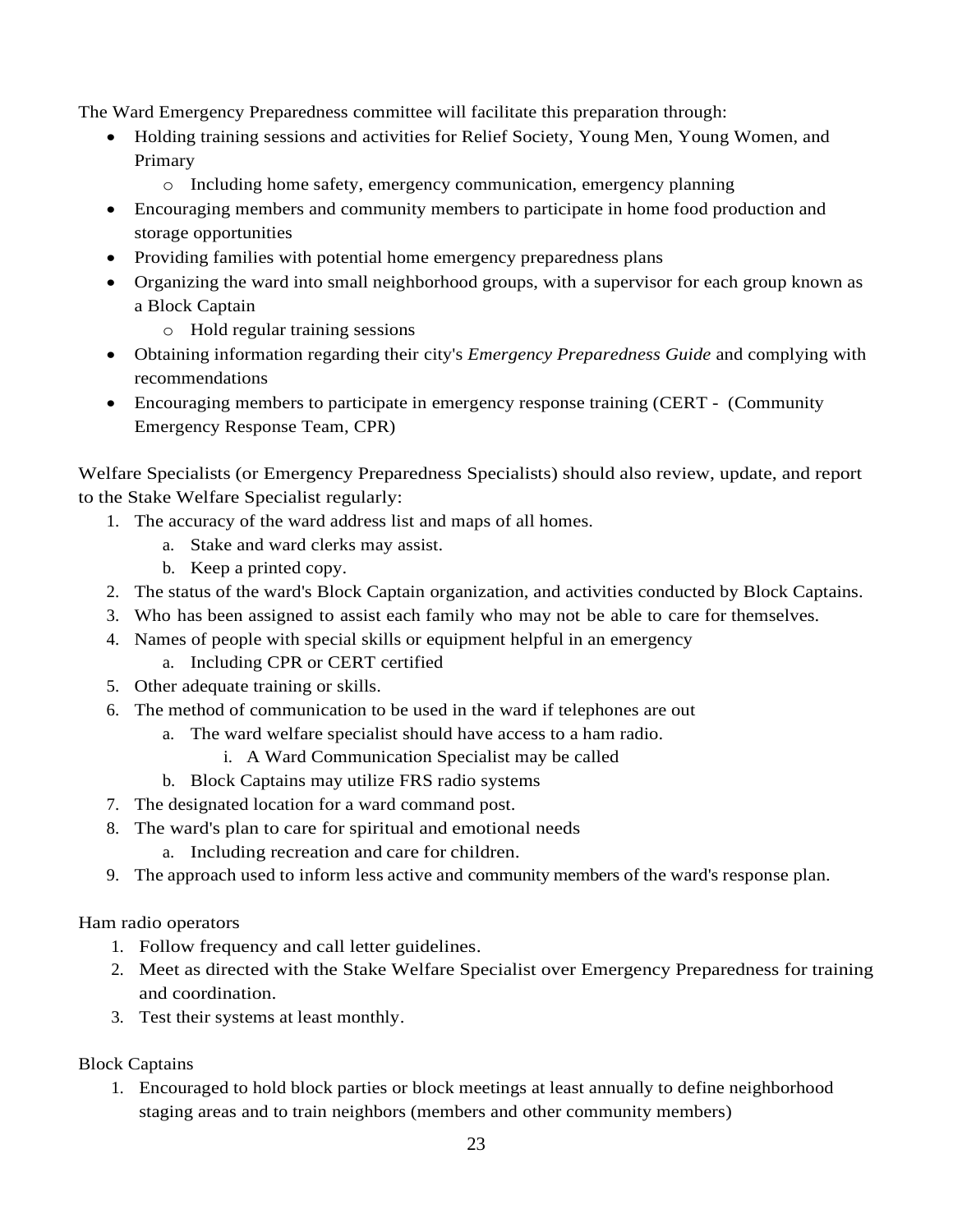- 2. Encouraged to have those in their blocks complete the Emergency Response survey
- 3. Consider covering emergency prep topics as suggested by local stake or ward leaders.

The ward council will review regularly:

- 1. Ward plans.
- 2. Ward emergency response readiness levels and up-dated lists of resources available for emergency relief.
- 3. Methods for communicating within the ward if telephone service is lost.

## **RESPONDING TO EMERGENCIES**

*Civil authorities are in charge in the event of an emergency.* When an emergency occurs, all members of the bishopric may not be available. Order of succession is as follows:

- 1. Bishop
- 2. 1st Counselor in bishopric
- 3. 2nd Counselor in bishopric
- 4. Elders Quorum president
- 5. Ward Welfare Specialist over emergency preparedness

In the event of an emergency **bishops** should:

- 1. Ensure their own home is secure and family members are accounted for
- 2. Assess the immediate needs of close neighbors and obtain help from those with special training in emergency response
- 3. Convene at the ward command post
- 4. Determine the initial course of action based on any direction from civil or stake authorities.
- 5. Make assignments for initial response.
- 6. Obtain reports from Block Captains or ministering brothers.
- 7. Establish communication with stake leaders at the Emergency Operations Center (most likely the Stake Center) via Ham radio (if unavailable consider FRS radios, runners or other methods).
- 8. Ward leaders will prepare and report the following to stake officers:
	- a. Name, title, and unit of the reporting officer, and how the presiding officer can be reached.
	- b. Description, location, and magnitude of the emergency.
	- c. Number of members injured, missing, or dead.
	- d. Location and extent of damage done to Church or member property
	- e. Actions being taken to help those in distress.
	- f. Needed assistance that is unavailable locally.

### Priority Actions in an emergency for the **ward bishopric and EPS**:

- 1. Assist those who are injured or in danger.
- 2. Account for all families, assisting them to reunite as soon as possible. Particular attention should be given to individuals and families with special needs.
	- 1. Block Captains, ministering brothers, and church leaders will be the primary sources of this information.
- 3. Inform the stake of conditions in the ward and request assistance as necessary.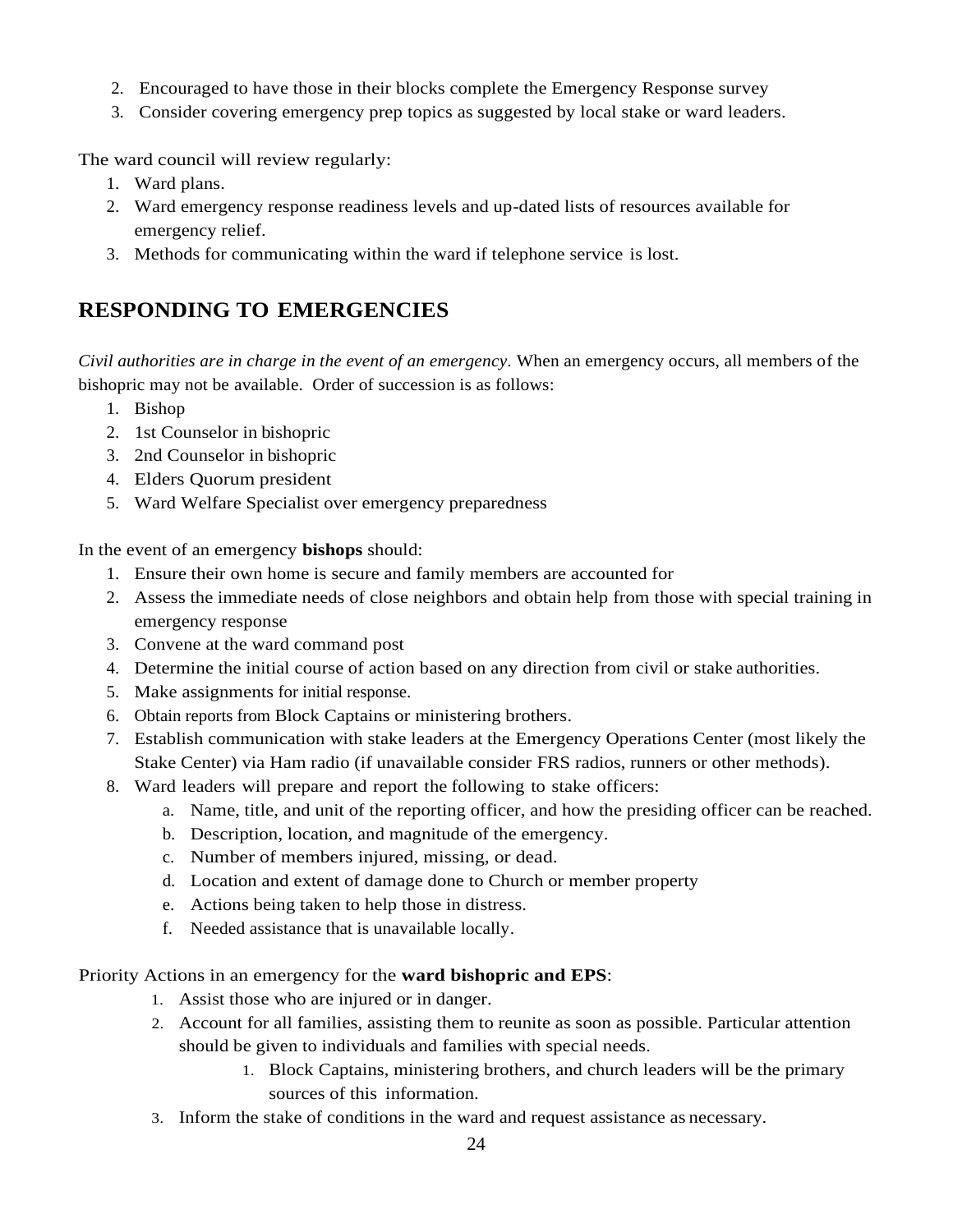- 4. Arrange for shelter and other selected services, keeping people as close to their property as possible (such as, in the homes of relatives, friends, and neighbors prior to sending them to public shelters or establishing a shelter in a meetinghouse).
- 5. Assess damage to Church property and take steps to protect it.
- 6. Assess damage to homes and determine ways neighbors can assist one another.
- 7. Organize volunteer relief teams under the direction of stake or civic leaders if conditions are safe to do so.
- 8. Provide for the emotional and spiritual needs of the people. Include arrangements for the supervision of young children whose parents are injured or engaged in emergency response efforts.
- 9. Avoid establishing a shelter in a church meetinghouse unless requested by appropriate stake or civil authorities. (See below)

**Communications** during an emergency between the wards, stakes and civil authorities at the Stake Emergency Operations Center (EOC) will be handled as follows:

- 1. If functional, normal telephone/cellphone communications will be sufficient.
- 2. If telephone systems are not functional:
	- a. Ward EPS in conjunction with the bishop will contact the Stake President via Ham radio
	- b. In the event radio communications are unavailable paired runners may be assigned carrying written information.
	- c. Individuals and families may turn on battery powered radio or TV to receive updates

**Block Captains** will take the following actions during an emergency:

- 1. Ensure the safety of their own families.
- 2. Check on the status of the neighbors in their block. As soon as possible, check the status of all families on the block that have not contacted them.
- 3. Team up with neighbors to secure the neighborhood of safety or medical concerns.
	- a. Turn off running water ONLY if needed to prevent flooding.
	- b. Turn off natural gas ONLY if you smell a gas leak.
	- c. Turn off electricity ONLY if a dangerous condition exists.
	- d. Otherwise, leave utilities alone.
- 4. Report family status of neighborhood groups to the bishop's emergency command post or staging area as soon as possible. Include the following:
	- a. Families' physical health
	- b. Structural condition of each family's home
	- c. Report utilizing assigned FRS radio channels
	- d. If radio communication fails, send two people to the ward command center to report and receive instructions, preferably in writing.
- 5. Report any further significant changes as they occur
- 6. If your area is required to evacuate, make sure all neighbors are accounted for. Advise families to inform their Block Captain if they should decide to leave the general area.

**Ministering brothers** should take the following actions during an emergency when conditions permit:

1. Ensure the safety of their own family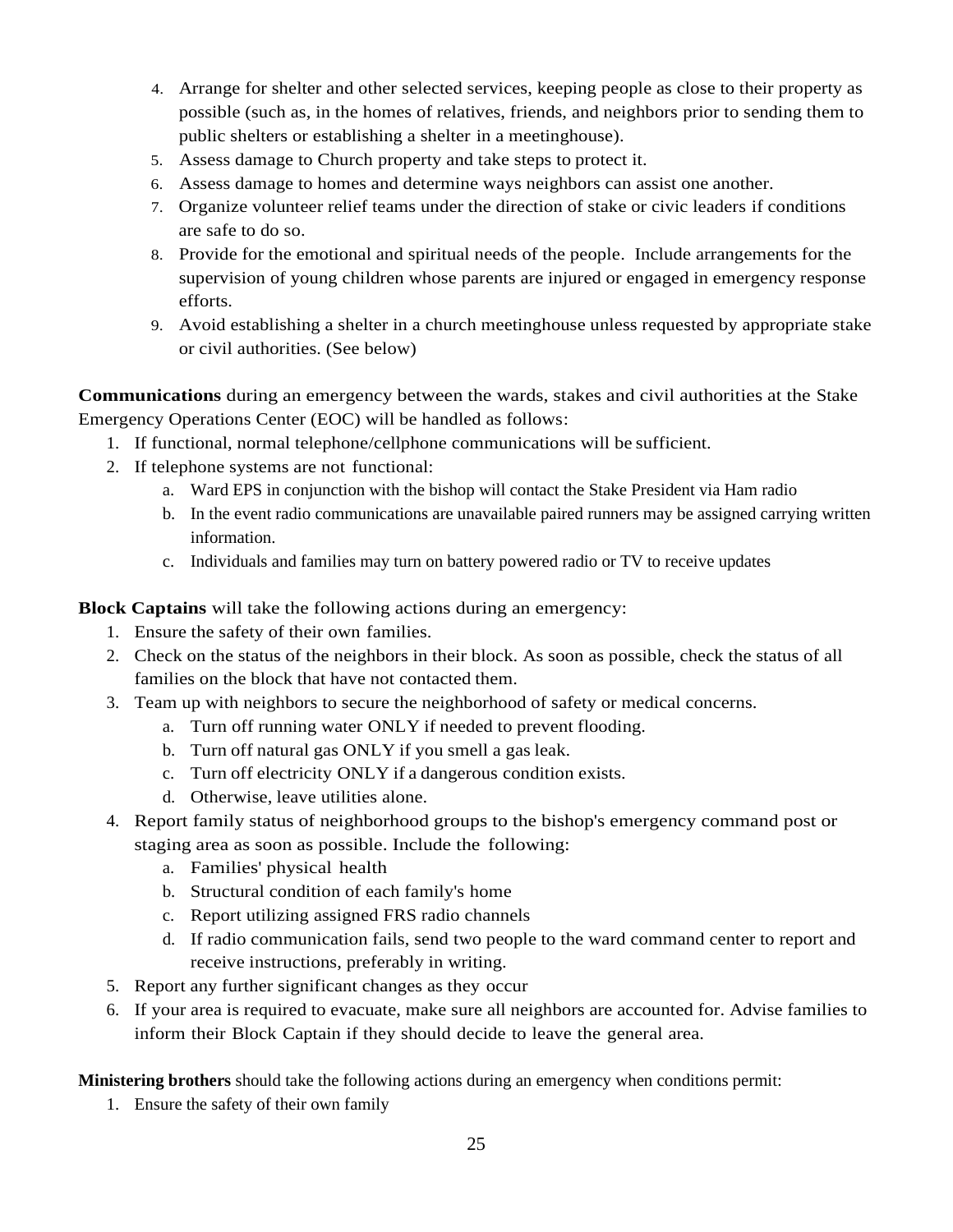- 2. Check on the status of their neighbors
- 3. Check on the status of their assigned families if possible
- 4. Report any needs to available Block Captains, quorum, or ward leaders

**All others**, including other community members:

- 1. Ensure the safety of their own family.
- 2. Check on the status of their neighbors.
- 3. Put the appropriate marker in a front window or other easily detectable location. Keep signal markers in a convenient place, perhaps a closet near the front door. Ensure that all members of the family know where and how to use them.
	- a. Red = Urgent Need
	- b. Yellow = Non-Urgent Need
	- c. Green  $=$  All OK
- 4. Report to their Block Captain as soon as possible at the neighborhood staging area. If the Block Captain is unavailable, report any needs to a ministering brother, any ward leader at the ward command post, or to a temporary Block Captain appointed by the available neighbors at the time of the emergency.
- 5. If no flag or marker is observed on the house of a neighbor, the status of the residents should be checked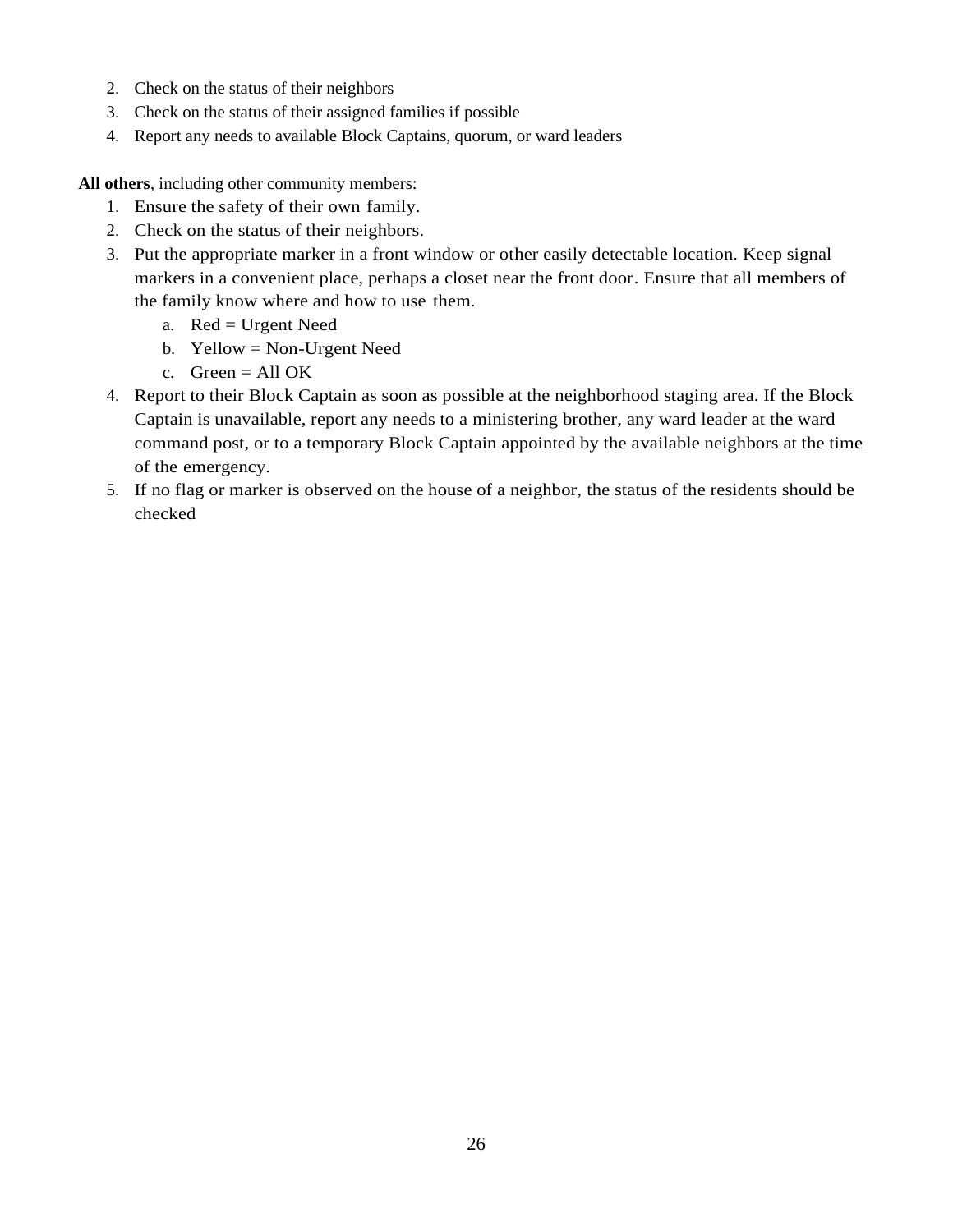## **Appendix 7: Family Emergency Preparedness and Response Plan**

### **Overview**

The Emergency Preparation and Response Plan is intended to be simple, flexible, and yet effective in the event of a major unusual occurrence where regular services may not be available.

It should be noted that during an actual emergency, civil authorities are in charge; however, the resources of the local civil authorities would not be sufficient to help all involved. Therefore, we all need to prepare for emergencies and have in place our own emergency preparedness plan.

This sample emergency plan can be used by you and your family to help you be prepared in the event of an emergency. You can use it as is, or as a basis for developing your own emergency preparedness plan. We would suggest you familiarize yourself with the city plan. If you have any questions, please consult your ward welfare specialist over emergency preparedness.

### **Emergency Preparation and Response**

This information will allow you to prepare a general family plan. Local neighborhoods should also meet together under their Block captains (if your ward chooses this approach) and formulate a neighborhood plan.

Who does your plan involve?

• List the names and ages, and any special needs of your family (mental or physical disabilities that these people may have).

Develop an evacuation plan:

- Draw a floor plan for each level of your home.
	- $\circ$  If there is a second level, how will family members reach the ground if forced to exit a window?
- Make sure that each family member has two escape routes.
- Provide children's bedrooms with window chain ladders or window well escape ladders, if needed.

Designate meeting places:

- Designate two specific meeting places to reunite after an emergency. One should he in your yard near your home, the other outside your neighborhood in case family members cannot return home.
- Know the school policy for releasing children in an emergency and who is assigned to pick up children at school.

Establish a communication plan:

- Have 2 phone numbers for contact available: one local and one out of state.
	- o If out of town, (as soon as possible) relay information about your location, well-being, and approximate time that you will call to assess the status of the rest of the family.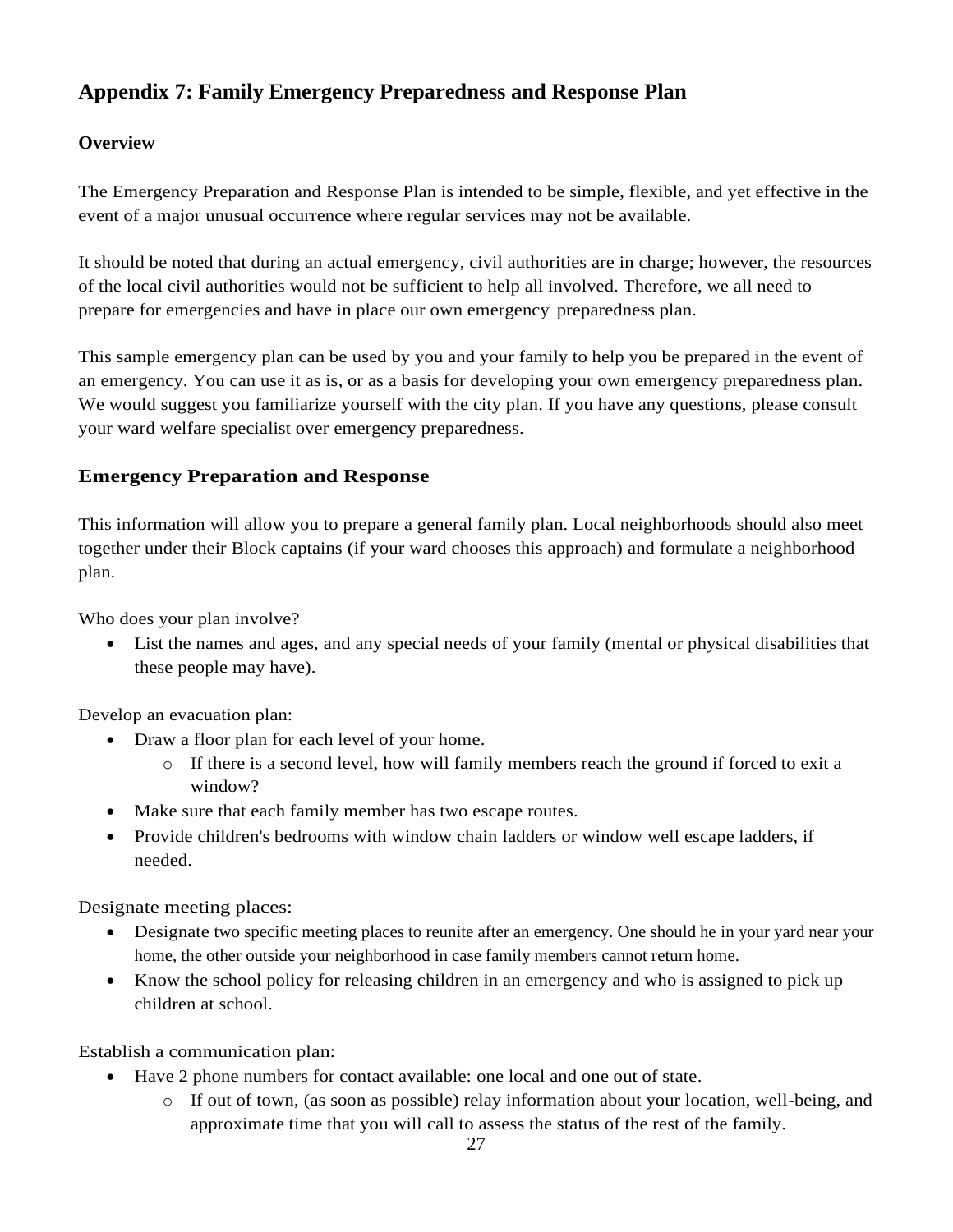- Know your neighbors' home and cell phone numbers if you are caught away from home and need them to respond to children's needs, etc.
- Include in your plan instructions to inform your Block Captain as soon as possible after an emergency occurs, about the status of your family and the condition of your home.

Teach a home fire safety plan:

- What to do if you smell smoke or have a kitchen fire.
- What to do if you have smoke under a door or the door is hot. (Do not open the door)
- Teach the 18" crawl under smoke rule.
- Teach the never re-enter a burning home rule.
- Teach how and when to dial 911 for help.
- Keep fire extinguishers and smoke detectors working. (Change batteries regularly)

Teach all family members about utility shut-offs: Know where all utility shut-offs are located.

- Know where all your home water, gas and electric shut-offs are located in the home and outside the home
- Have the necessary tools accessible in an emergency, turn off only if necessary.

Learn or renew basic first aid:

- Take classes in First Aid, CPR and the Heimlich maneuver.
	- o You cannot have too much knowledge in this area.
- Prepare and maintain a well-equipped First Aid Kit in the home, and consider one for your vehicle as well.

Prepare a 72-hour family kit:

- Obtain or assemble a 72-hour Kit of essential items you and your family will need during a 72 hour time period following an emergency. (Just the basics to survive.)
- Assemble food, water, medications, baby needs and sanitary supplies in a portable container.
- Include a method for cooking. (Every six months rotate the food supplies.)

Home production and food storage:

- Acquire skills in gardening, canning, and food storage.
- Acquire a 30-day supply of food, and plenty of water (equivalent to two 55-gallon drums), while working toward a goal of a year's supply of food, clothing, and, where possible, fuel to prepare for emergencies. Store (and rotate) enough food that is close to what you would normally eat to last several months. For longer term, store just the essentials.
- Harold B. Lee stated regarding a year's supply, "Not what we ordinarily use, but in terms of what would keep us alive if there wasn't anything else to eat ... and it would be less costly for us to comply." Long term storage is just the basics. Although you can add to this if circumstances allow.

Prepare for an earthquake:

• Before an earthquake: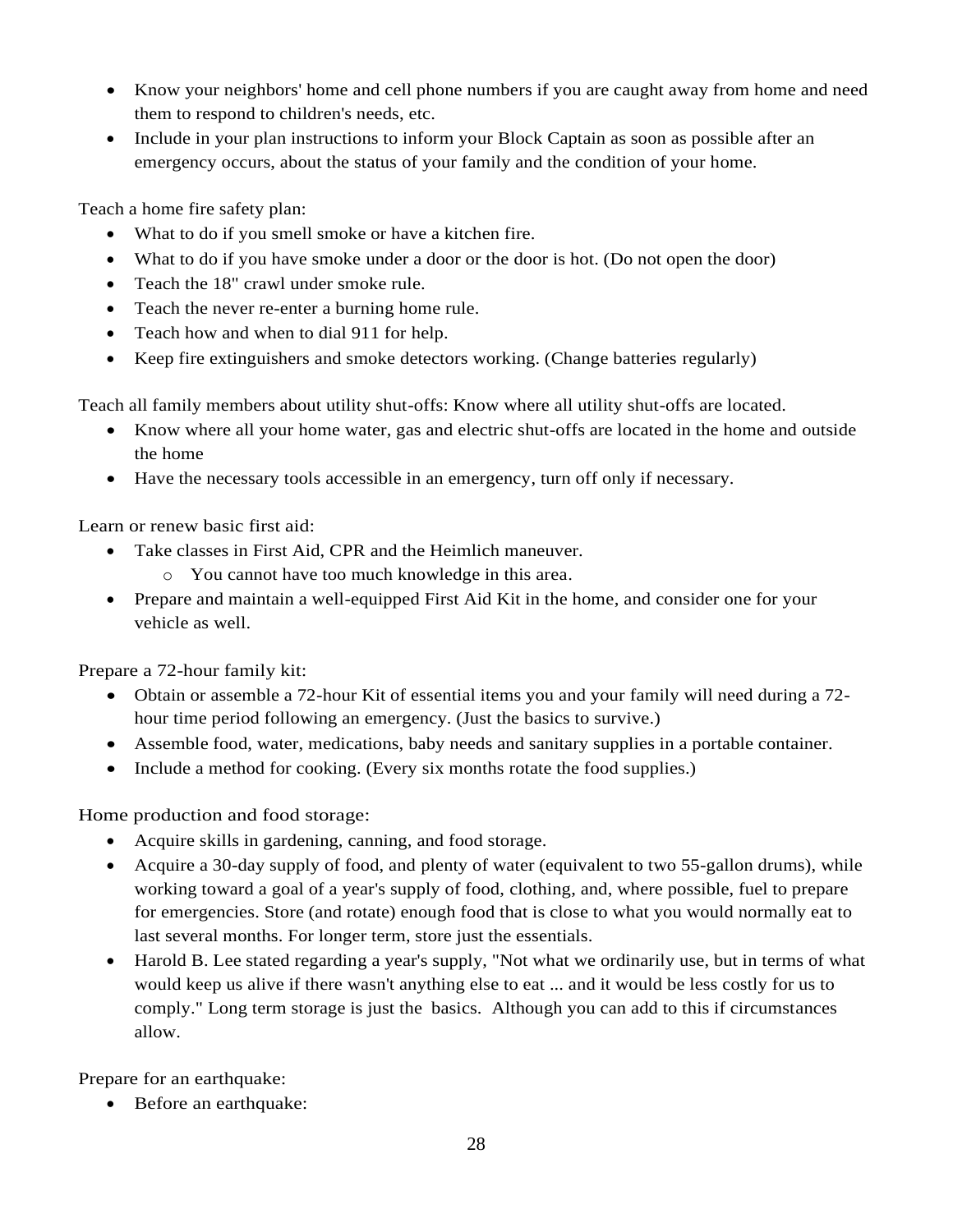- o Secure large appliances and furniture.
- o Provide strong rigid support to any natural gas lines
- o Remove or isolate all flammable materials to outside storage areas.
- o Place all heavy objects on lower shelves.
- o Secure all priceless items or antiques with museum (or earthquake) wax.
- o Secure bunk beds, remove or secure heavy objects over the headboard of beds
- o Make an earthquake hazard hunt in your home for potential problems and make corrections where needed.
- o Provide an emergency light in children's bedrooms and hallways that will automatically turn on when electricity fails.
- o Avoid letting vehicles dip too low on fuel
- During an Earthquake:
	- o If inside, stay there! -- If outside, stay there!
	- o DO NOT RUN OUT of older buildings or downstairs until the shaking stops.
	- o Get under a table or desk, or into an interior doorway until the shaking stops. Duck, cover and hold.
- After an Earthquake:
	- o Check for injuries, and administer first aid.
	- o Put on shoes if shoeless.
	- o Smell for natural gas and check for water leaks. If leaks found, turn off utilities.
	- o Confine frightened pets.
	- o Check home for structural damage--evacuate if necessary.
	- o Prepare for additional earthquake aftershocks.
	- o Begin the cleanup of hazardous materials first.

After any Emergency:

- Turn on TV if electricity is available; or turn on emergency radio.
- Make sure all family members are safe.
- Check with your neighbors to determine if they are all safe.
- Check on the status of any ministering families and report needs to a quorum leader, bishopric member, or Block Captain.
- Report to your Block Captain at the neighborhood staging area. If the Block Captain is unavailable, report needs to a ministering brother or to any ward leader at the ward command post.
- Consider that all normal communications methods may be out of service and stores and gas stations inundated or closed
- When time permits, or before leaving your home, place a card near your front door to provide a public notice of your family's condition.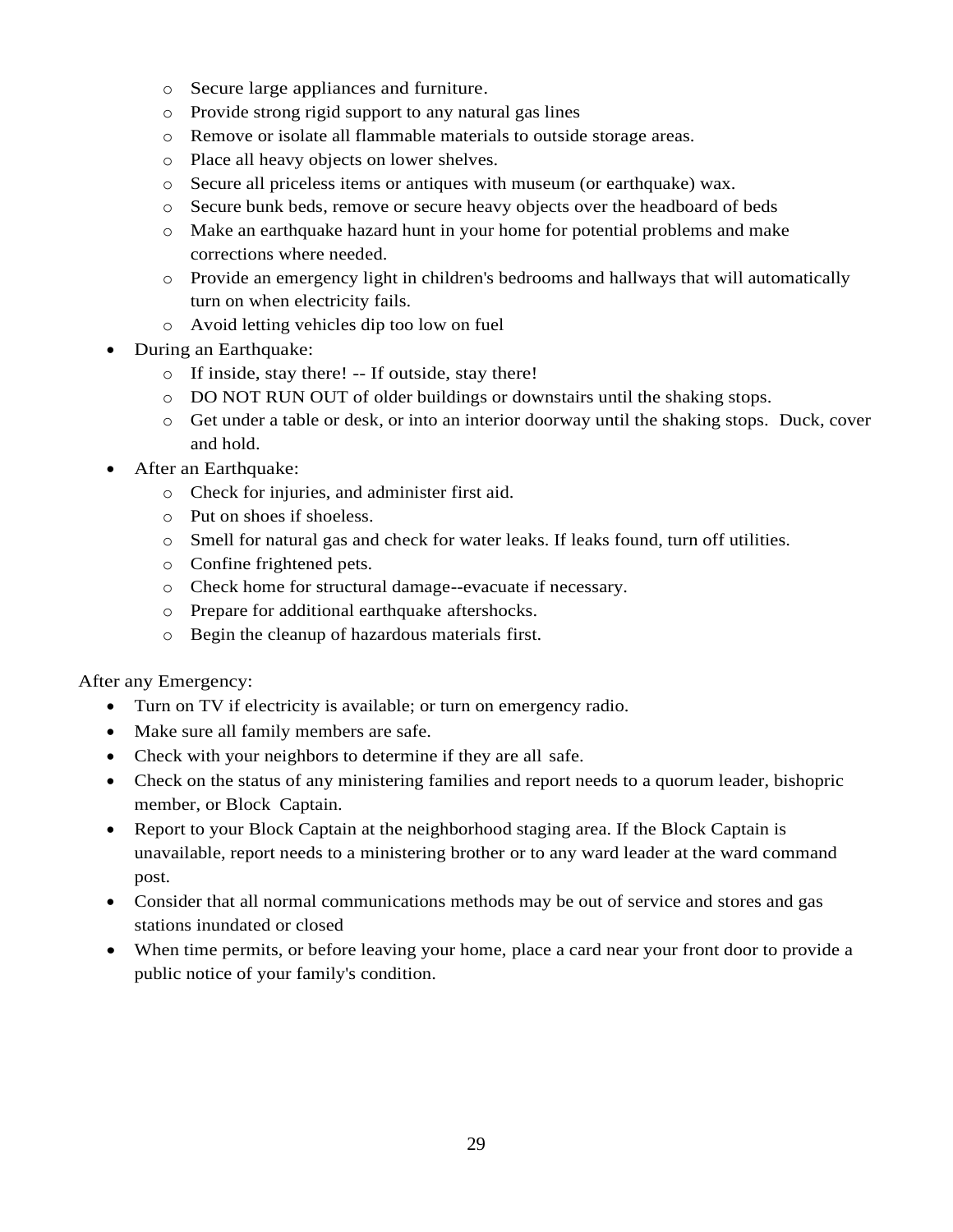## **Appendix 8: Procedure for Using a Church Meetinghouse as a Shelter**

Church meetinghouses are not considered first-line choices for sheltering in the event of an emergency. When other sheltering options are unavailable, priesthood leaders may consider the use of Church buildings. This requires:

- 1. Stake President knowledge and request
- 2. Area Presidency approval

The reasons a meetinghouse is not considered first choice are:

- 1. Cooking equipment and heaters that are not part of normal meetinghouse structure may not be used.
- 2. Pets are not allowed, except service animals
- 3. Toilet facilities may not be adequate
- 4. There are no bathing facilities
- 5. Meetinghouse chapels and offices may only be used for Church purposes

If it is deemed necessary and unavoidable, Church meetinghouses may be used as:

- Temporary shelters
- First aid
- Feeding stations
- Supply distribution centers
- Information centers (see General Handbook, 22.5.3)

Procedures for allowing meetinghouse utilization during an emergency

- 1. Obtain ecclesiastical authorization
- 2. Notify the facilities manager
- 3. Ensure visitors observe Church standards of conduct (see Church Handbook 35.4.4)
- 4. During or following a disaster if Church meetinghouses are utilized
	- a. Always have an assigned ecclesiastical leader present. Especially when another organization (such as the American Red Cross) is utilizing the building
- 5. Organizations other than The Church of Jesus Christ of Latter-day Saints are to sign a liability form for any damage or misuse
	- a. In the United States a "Facility Use Agreement" should be used
		- i. The Church has an existing memo of understanding with The American Red Cross (see ProvidentLiving.ChurchofJesusChrist.org)
	- b. Other organizations should sign a "Temporary Use Agreement"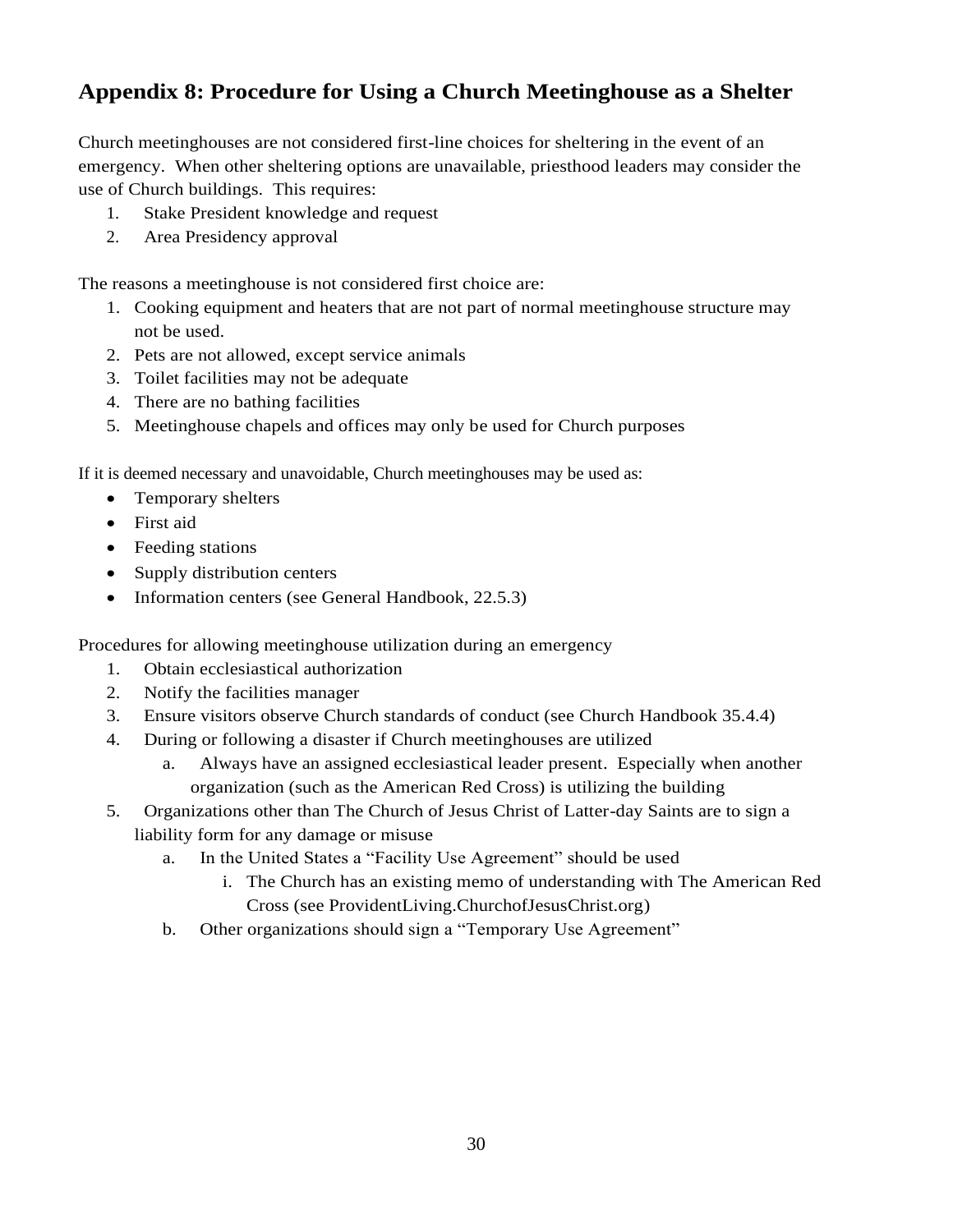### **Appendix 9:**

### **Emergency Response Quick Reference Guide**

- **1.** Address immediate needs of home and family
- **2.** Respond to others immediate needs
	- **a.** First-responders
	- **b.** Individuals with special needs
- **3.** Place needs card in window (Red = urgent need, yellow = non-urgent need, green = all okay)
- **4.** Stake leadership report to Deer Flat Stake Center Building and establish the Emergency Operations Center (EOC)
	- **a.** Stake Presidency
	- **b.** High Council
	- **c.** Stake clerks
	- **d.** Stake Welfare Specialist over Emergency Preparedness
	- **e.** Stake Relief Society Presidency
- **5.** Assess the status and condition of Church buildings
	- a. Assess if ward buildings need to be utilized in the response activities
- **6.** Establish communication via cell-phone/landline/ham radio/runner
	- **a.** Bishop's Storehouse
	- **b.** Ward units and bishops
- **7.** Wards initiate emergency response plans and local EOCs
	- a. Wards implement communications within wards and with Block Captains
	- **b.** Flow of reporting:
		- **i.** Ward members report to their Block Captains
		- **ii.** Block Captains report to bishops
		- **iii.** Bishops report to the Stake President
		- **iv.** Stake President to communicate needs to Bishop's Storehouse as needed
- **8.** Stake EOC receive reports on ward status from bishops
- **9.** Follow instructions from government leaders

#### **Response Priorities**

- 1) Account for and assess the safety, health, personal property, and well-being of:
	- a) Church members
	- b) Missionaries
	- c) Other community members
- 2) Assess the needs and arrange for the supply of basic provisions and services a) Through the Bishops' Storehouse if needed
- 3) Coordinate with civil authorities and community relief organizations
- 4) Characterize and organize Stake members who can provide assistance
- 5) Locate and reunite family members who have become separated
- 6) Obtain medical care for the injured or those with health challenges
- 7) Provide spiritual/emotional support through ward Elders Quorum and Relief Society organizations